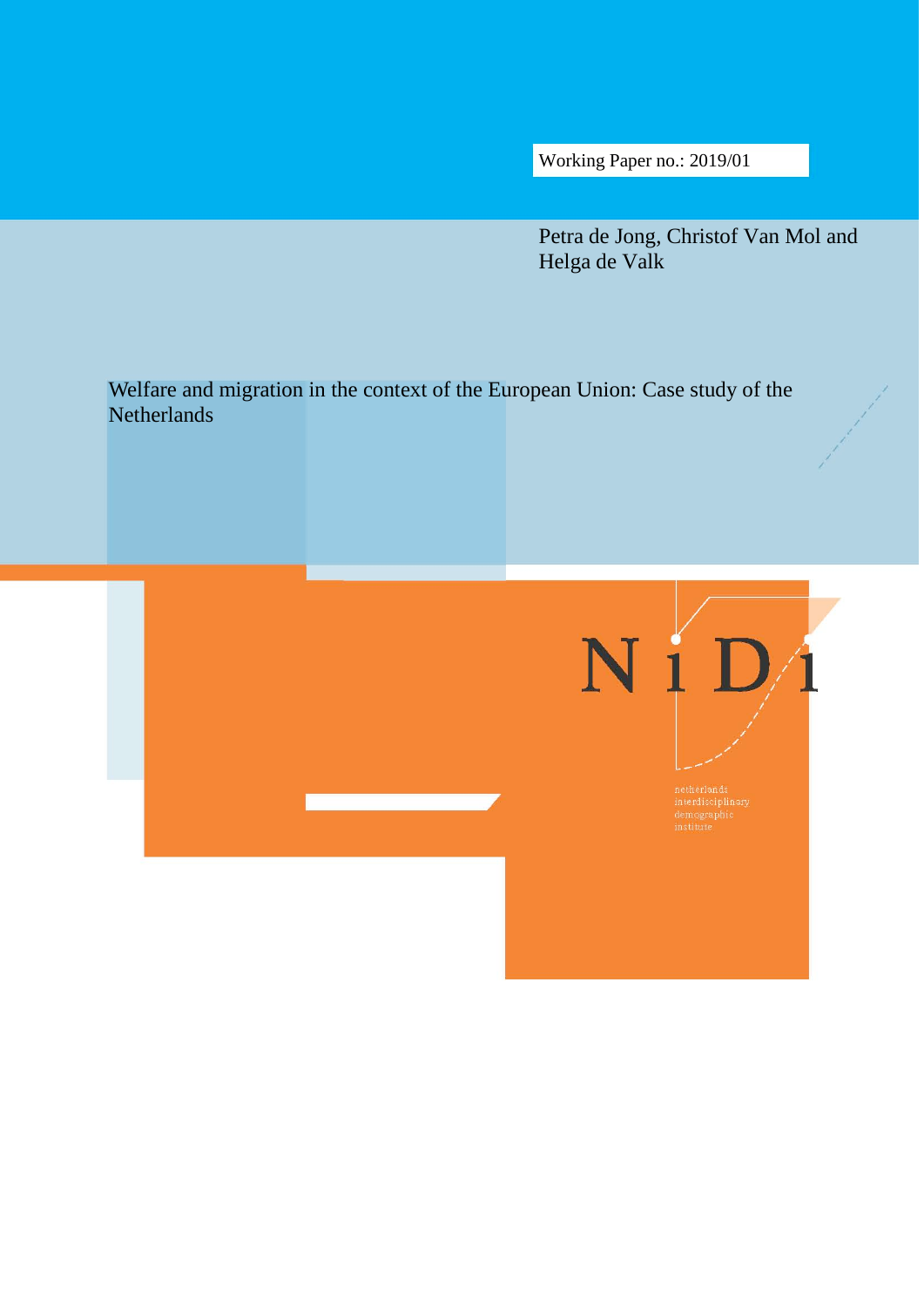Welfare and migration in the context of the European Union

Petra de Jong<sup>1</sup>, Christof Van Mol<sup>2</sup> and Helga de  $Valk<sup>1</sup>$ 

Working Paper no.: 2019/01

<sup>1</sup> Netherlands Interdisciplinairy Demographic Institute (NIDI-KNAW)/University of Groningen, Lange Houtstraat 19, 2511 CV The Hague, The Netherlands

<sup>2</sup> Tilburg University, Warandelaan 2, 5037 AB Tilburg, The Netherlands, c.vanmol@uvt.nl

Corresponding author: Petra de Jong, jong@nidi.nl, +31 70 3565282

Acknowledgements and credits:

This work is part of the MobileWelfare project supported by NORFACE grant 462-14-150. The contribution of the second author was part of and funded by the European Research Council starting Grant project (no. 263829) 'Families of migrant origin: a life course perspective.

The authors are solely responsible for the content of the Working Paper.

July 2019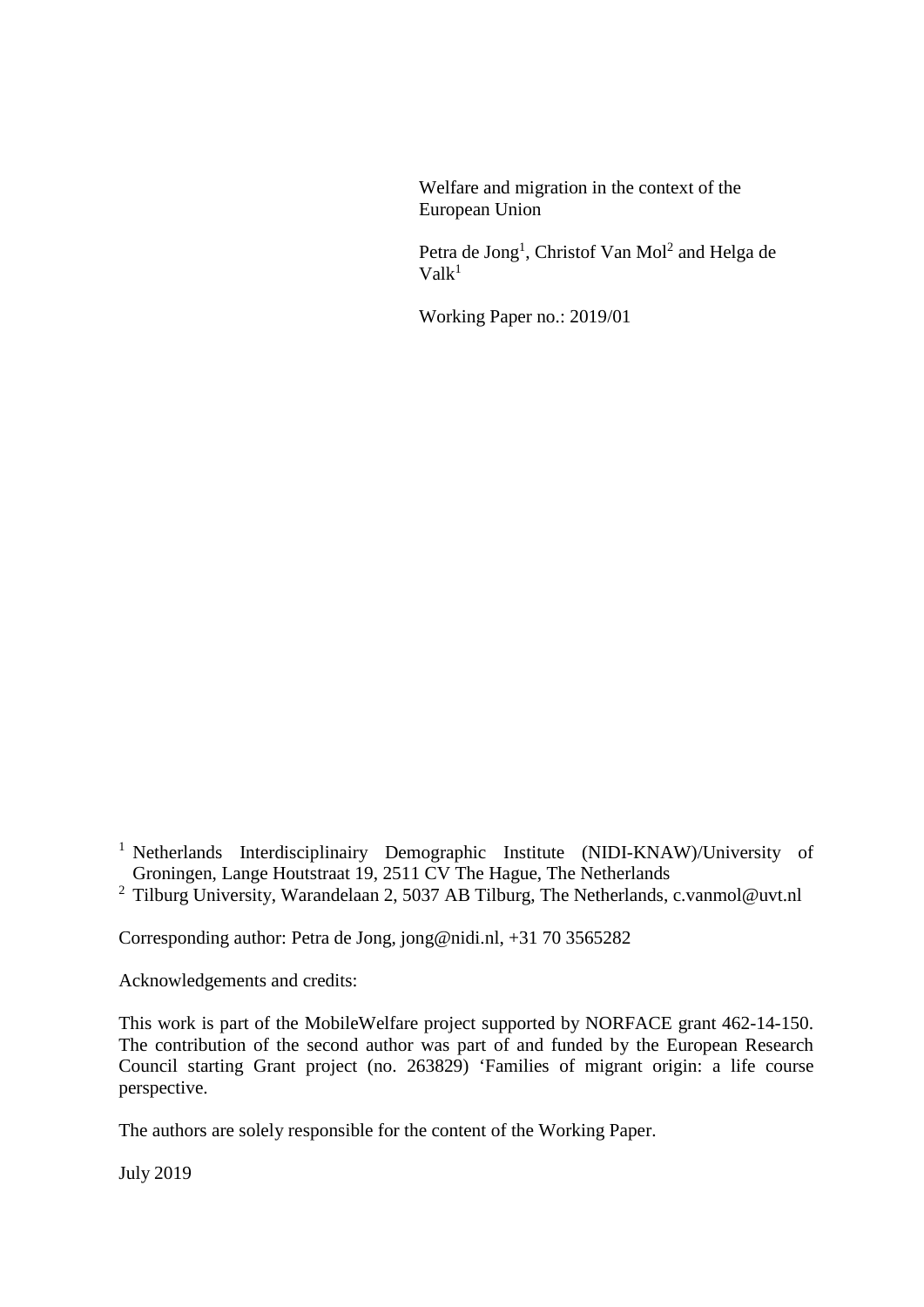# **Introduction**

With central and eastern European countries joining the European Union (EU) in 2004 and 2007, it has become easier for people from these countries to move to north-western European member states with a more developed welfare system.<sup>1</sup> In light of this, these EU enlargements have been met with increased political concerns about national welfare states [\(De Giorgi and](#page-19-0)  [Pellizzari, 2009,](#page-19-0) [Kvist, 2004,](#page-20-0) [Schmidt et al., 2018\)](#page-21-0). For example, the UK experienced a substantial inflow of EU migrants from the new member states since 2004, and restricting migration and access of European migrants to the welfare system was one of the highest priorities surrounding the Brexit referendum [\(Blauberger and Schmidt, 2017,](#page-19-1) [Kahanec and](#page-20-1)  [Pytlikova, 2017\)](#page-20-1). Similar calls for policy change can be observed in other countries. For instance, in 2013, the interior ministers of Austria, Germany, the Netherlands and the UK wrote a joined letter to the European Commission asking for measures that would curb the "abuse" of the right to free movement and reduce "excessive strain on the social systems in the receiving societies".<sup>2</sup> Furthermore, terms like "welfare abuse" and "benefit tourism" are regularly used in public and political discourses, and suggest that EU citizens move to other EU countries for the primary purpose of accessing benefits rather than working and contributing to the welfare system and society at large [\(Lafleur and Stanek, 2017,](#page-20-2) [Blauberger et al., 2018\)](#page-19-2).

Examples like these clearly illustrate a political tension between the right to freedom of movement of all EU citizens and generous welfare states. At the same time, a growing body of literature recognizes the importance of national labour markets and welfare state institutions for explaining different political responses to free movement within the EU [\(Bruzelius, 2018,](#page-19-3) [Heindlmaier and Blauberger, 2017,](#page-20-3) [Blauberger and Schmidt, 2014,](#page-19-4) [Martinsen and Vollaard,](#page-20-4)  [2014,](#page-20-4) [Ruhs and Palme, 2018\)](#page-21-1). These insights from the social policy literature suggest that member states have other means for protecting their welfare states besides national borders. However, empirical evidence on whether or not the abolishment of border restrictions actually increased pressures on more generous welfare systems across Europe is still scarce [\(Geddes](#page-20-5)  [and Hadj-Abdou, 2016,](#page-20-5) [Schmidt et al., 2018\)](#page-21-0).

 <sup>1</sup> Although movements within the European Union are also referred to as 'mobility', in this paper we refer to 'EU migration' for EU citizens who migrate within the EU to acknowledge the special status of mobile EU citizens as compared to natives in terms of their welfare rights in another EU member state.

<sup>&</sup>lt;sup>2</sup> Letter from Johanna Mikl-Leitner (Minister of the Interior, Austria), Hans Peter Friedrich (Minister of the Interior, Germany), Fred Teeven (Minister for Immigration, Netherlands) and Theresa May (Home Secretary, UK) to the EU Council Presidency and to Commissioners Viviane Reding, Cecilia Malmström and László Andor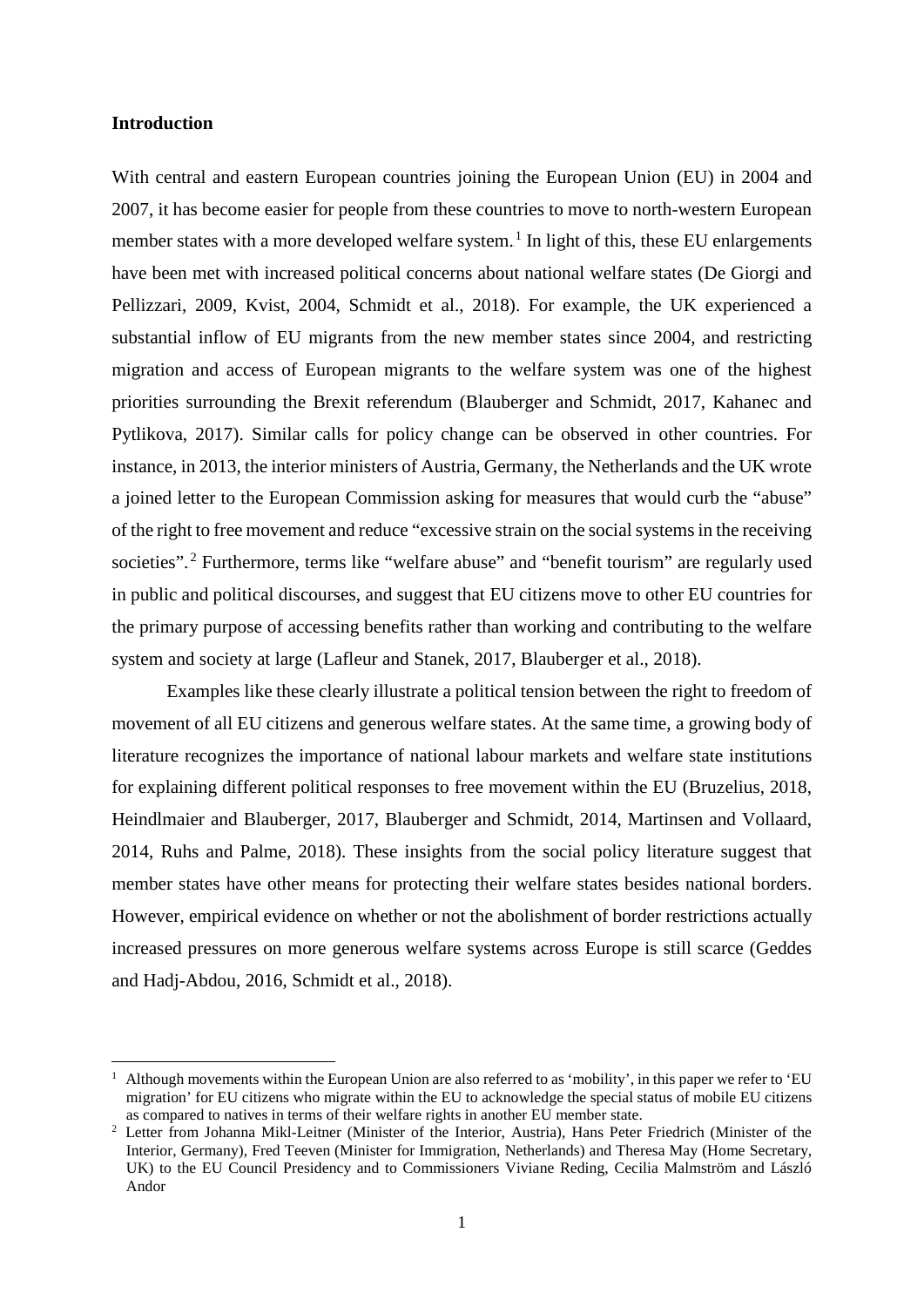A notable exception is a recent study by Martinsen and Werner [\(2018\)](#page-20-6), who examined EU citizens' take-up rate of contributory and non-contributory benefits in Denmark and Germany over the years after the 2004 EU enlargement. In their study, EU migrants' take-up rate of non-contributory social assistance was higher than the take-up rate of contributory unemployment insurance for Germany, while the authors found the opposite pattern for Denmark. The authors argued that the dualized labour market of Germany likely resulted in higher shares of EU migrants relying on non-contributory (in-work) benefits, whereas EU migrants in Denmark seemed better integrated into the core of the labour market and welfare system. However, as their analyses focused on EU migrants in general without distinguishing between specific countries of origin, their findings cannot be directly linked to changes in migration patterns and migrant populations from the central and eastern European member states after EU-accession, nor to restrictions on the labour market that have been in place for such migrants over the studied period.

In this study, we add to this literature in an innovative way and aim to empirically investigate the consequences of the abolishment of border restrictions for national welfare states using the Netherlands as a case study. As one of the countries where concerns about welfare tourism after the EU enlargements of 2004 and 2007 were raised, the Netherlands presents a relevant case. Unique comprehensive data on migration flows and migrant populations from the Dutch population registers are used that allow this type of detailed analyses. We focus on EU migrants from Poland and Bulgaria over the years after these countries joined the EU, in 2004 and 2007 respectively. As Polish migrants obtained their status as EU citizens three years before Bulgarian migrants, including both countries in our analysis enables us to observe characteristics of recent migration flows and populations from new member states to the Netherlands at different stages since EU accession. Furthermore, as Poland and Bulgaria were subjected to transitional measures including limitations in migrants' labour market access, Bulgarian and Polish migrants gained access to the Dutch labour market at different points in time. Thus, a focus on these countries enabled us to investigate the impact of labour market restrictions on migration patterns and welfare access within a single destination country.

# **Welfare and free mobility within the EU**

Public and political concerns about national welfare systems in the context of free intra-EU mobility resonate with a broader scholarly claim that welfare systems are intrinsically based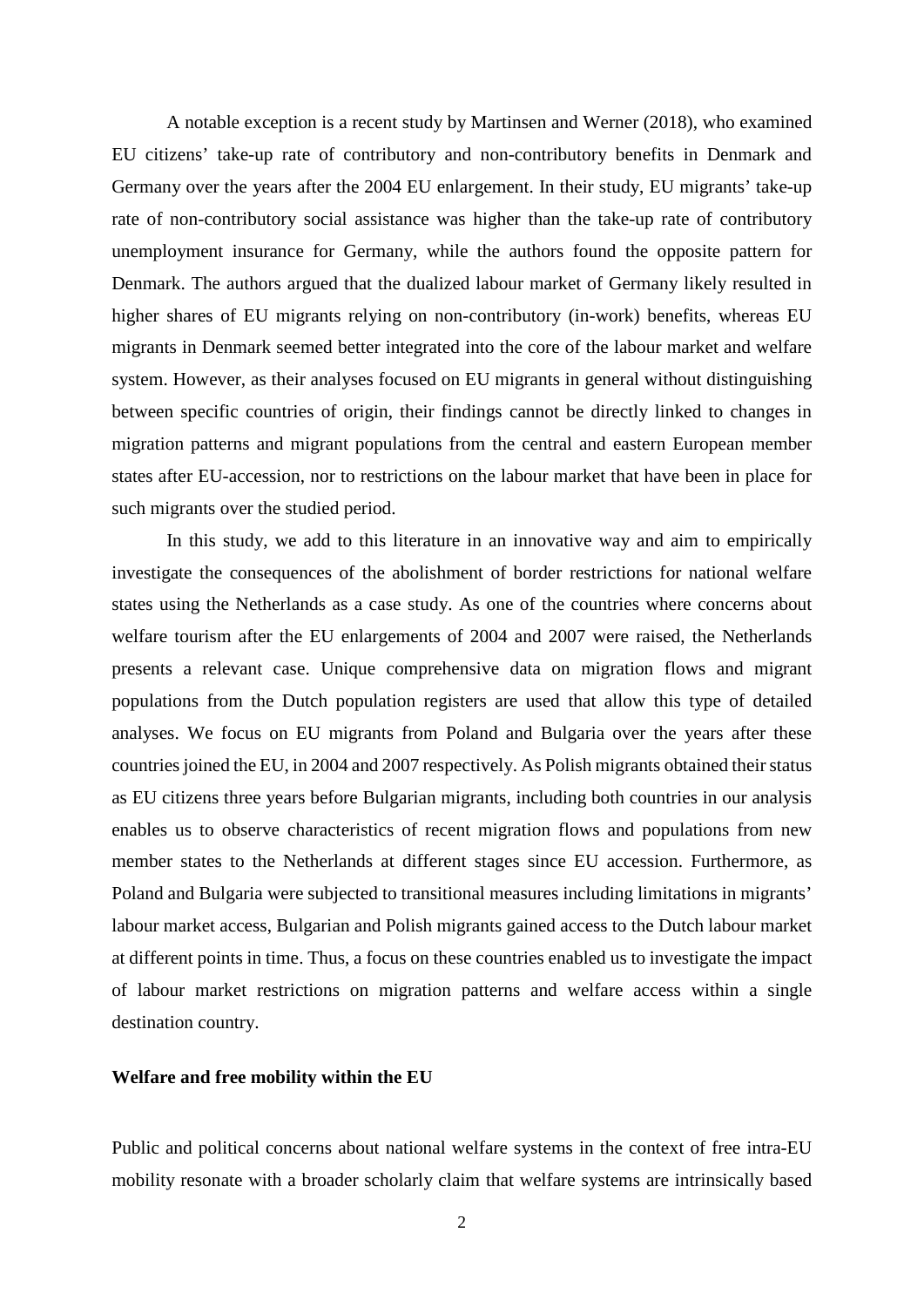on a principle of closure, and that more inclusive and generous welfare systems are unsustainable in open economies of free movement [\(Nannestad, 2007,](#page-20-7) [Ferrera, 2005,](#page-19-5) [Freeman,](#page-19-6)  [1986\)](#page-19-6). In most countries, a trade-off can be identified between the openness of borders and migrants' welfare rights [\(Faist, 1995,](#page-19-7) [Ruhs, 2013\)](#page-21-2). Yet the European Union constitutes a case of 'exceptionalism' in this respect [\(Ruhs, 2015,](#page-21-3) [Geddes and Hadj-Abdou, 2016\)](#page-20-5): freedom of movement and equal treatment of EU migrants and natives *both* form fundamental rights enshrined in the Treaty on the Functioning of the European Union. Within the EU, national welfare states have become semi-sovereign and can no longer limit benefits and services to their citizens. Moreover, workers as well as economically non-active EU citizens are granted social rights that cannot be unilaterally restricted by member states [\(Bruzelius et al., 2014\)](#page-19-8). If welfare is an important driver of migration, and its impact mainly regulated by border restrictions, one could expect increased welfare migration from the poorer member states in eastern Europe to the more developed welfare systems in western Europe after the EU enlargements [\(Martinsen and Werner, 2018,](#page-20-6) [De Giorgi and Pellizzari, 2009,](#page-19-0) [Kvist, 2004\)](#page-20-0). Furthermore, even if migrants are primarily driven by a labour motive (ex-ante), welfare arrangements may become important if they are exposed to events like unemployment (expost) [\(Andersen and Migali, 2016\)](#page-19-9). Public finances may therefore be affected by increased migration after the EU enlargements – regardless of the main driver of the migration decision.

Yet in contrast with this line of reasoning and what is often assumed, EU migrants are not granted access to the welfare system in the host country from the moment of arrival [\(Mantu](#page-20-8)  [and Minderhoud, 2016\)](#page-20-8). According to the Free Movement Directive, EU migrants are not entitled to social assistance or unemployment benefits in the first three months after arrival. After this initial period, the equal treatment principle applies to EU migrants, including access to the welfare system. However, to legally reside in the host member state for more than three months, EU migrants must either work in the host member state or have sufficient resources for themselves and their family members not to become a burden on the welfare system. Claiming social assistance could be regarded as proof of lack of self-sufficiency, and in result may lead to losing the right to reside in the host member state, as well as the right to social benefits [\(Lafleur and Mescoli, 2018,](#page-20-9) [Heindlmaier and Blauberger, 2017\)](#page-20-3). Only after residing continuously in the host member state for five years, EU migrants obtain similar rights as nationals – including welfare rights – even if they have never worked. EU migrants' welfare rights thus are largely determined by the conditionality of welfare benefits in the destination country, as well as their labour market status.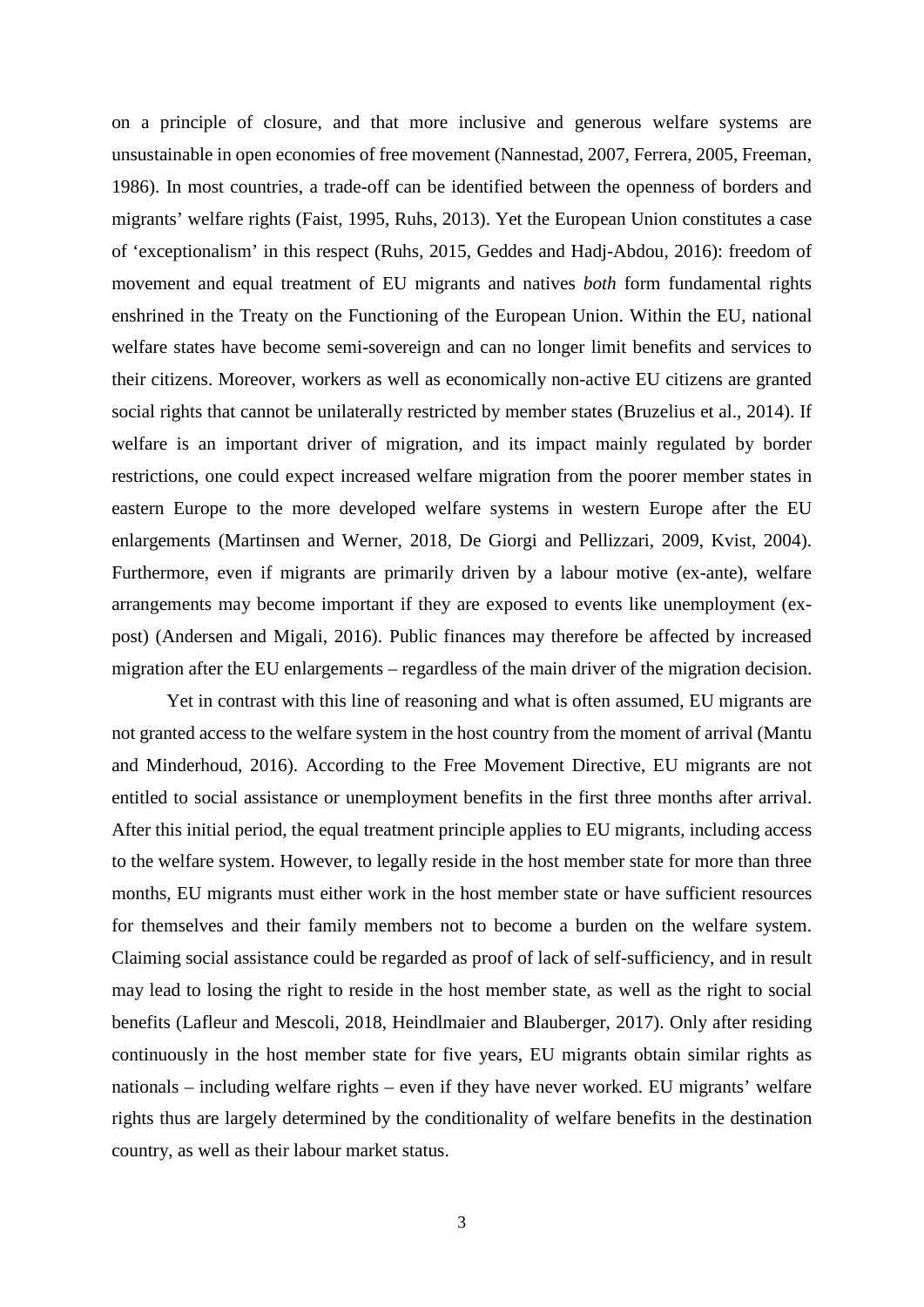#### **Welfare access across Europe**

Under the equal treatment principle, EU migrants and natives are subjected to similar eligibility criteria for accessing welfare. Yet whereas EU regulations are largely harmonized across EU member states, considerable variation exists in the way national governments have organized welfare [\(De Beer et al., 2001\)](#page-19-10). The welfare systems of the different countries thus determine what benefits are available, who is entitled to them and under what conditions (Bruzelius, [2018\)](#page-19-3). In an effort to summarize the main differences, Esping-Andersen [\(1990\)](#page-19-11) distinguished between three ideal types of welfare regimes: the liberal, the corporatist and the socialdemocratic regime type. The *liberal* regime mainly provides means-tested social assistance, provided to those who are incapable of working or earn below the minimum income. The UK is typically mentioned as an European example of this type of welfare system. The *corporatist* regime links social insurance to individuals' employment history, wage and paid premiums. Continental European countries like France, Belgium and Germany approximate the corporatist welfare regime. In the *social-democratic* regime, relatively large shares of universal benefits are provided. The generous benefits are paid for through high general taxation. The Scandinavian countries are best described by this type of welfare system.

The typology of Esping-Andersen illustrates that the different national welfare models have different underlying principles of redistribution. In the social policy literature, scholars have therefore used these broad institutional differences – particularly the share of noncontributory benefits – to explain why some member states feel more vulnerable to intra-EU migration than others [\(Beaudonnet, 2015,](#page-19-12) [Martinsen, 2005,](#page-20-10) [Roos, 2016,](#page-20-11) [Ruhs, 2015\)](#page-21-3). For instance, EU citizens would have relatively easy access to welfare in the UK compared to countries with a corporatist welfare regime, as the British liberal welfare regime is largely noncontributory (Ruhs [and Palme, 2018\)](#page-21-1). Yet in practice, European welfare systems are more complex than the ideal types distinguished by Esping-Andersen. Corporatist welfare regimes typically also provide benefits unrelated to social insurance contributions, such as means-tested social assistance benefits. The Netherlands can be characterized as a 'hybrid' welfare regime [\(De Beer et al., 2001\)](#page-19-10): it provides generous redistributive benefits that are typical for the sociodemocratic regime, but also has an important social insurance component, like the corporatist regime. Rather than focusing on broad ideal types, in this study we therefore distinguish between specific welfare benefits and their eligibility criteria.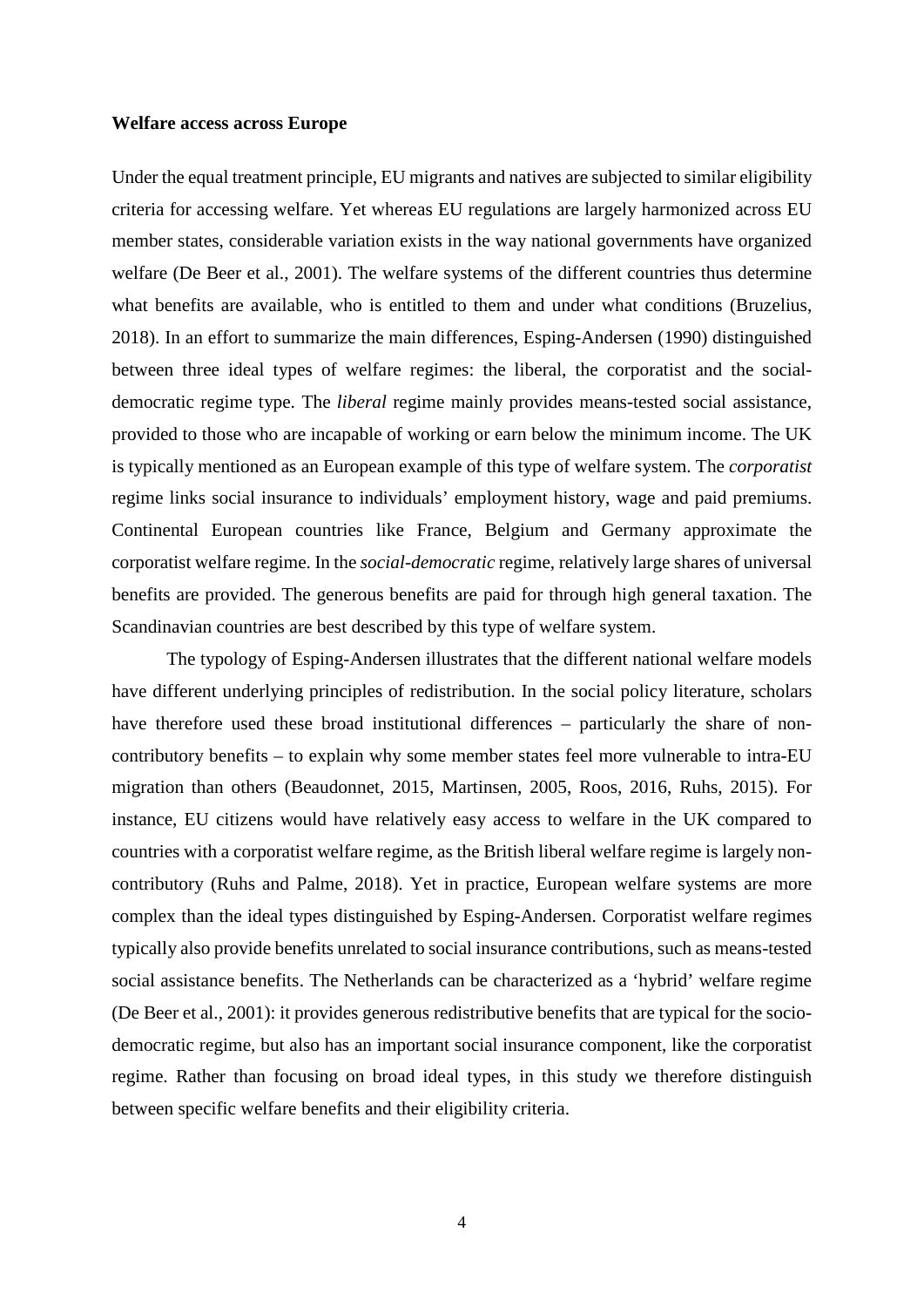#### **Labour market access and welfare**

Debates on migration and the welfare state are often divided between "labour" and "welfare" views [\(Josifidis et al., 2014\)](#page-20-12), and consider welfare benefits as an alternative to paid labour [\(Borjas, 1999\)](#page-19-13). However, a sharp distinction between "labour" and "welfare" migration may not be warranted for intra EU-migration [\(Andersen and Migali, 2016\)](#page-19-9). Although inactive individuals have the same rights as workers to reside in another member state, their residence permits do not directly translate into social rights. In addition, even for EU migrants who are or have been active on the labour market, access to most welfare benefits either depends on long-term residence, or on paid contributions.<sup>3</sup> In other words, both the equal treatment principle and national eligibility criteria are at least partly dependent on EU migrants' employment history in the host country. The interaction between welfare systems and labour market access thus is highly relevant for research on the link between welfare and intra-European migration.

EU migrants' labour market access is particularly relevant in the context of the EU enlargements of 2004 and 2007, as EU member states could postpone the opening of their labour markets for migrants from the central and eastern European countries up to a maximum period of seven years [\(European Commission, 2011\)](#page-19-14). Many countries used this opportunity to impose tight restrictions to labour market access of migrants from the new member states and opened their labour markets at different stages. Only Ireland, Sweden and the UK allowed immediate access to EU migrants from the member states that joined in 2004; for the countries that joined in 2007, transitional arrangements were in place in the UK as well [\(Kahanec et al.,](#page-20-13)  [2014\)](#page-20-13). Although transitional measures were originally implemented to protect national labour markets, they also have important implications for EU migrants' welfare access. In line with this, Kvist [\(2004\)](#page-20-0) found countries with the least restrictions on labour market access – in particular the UK – to be the most active in adjusting their social policies to prevent a 'welfare magnet' effect. This points again to the importance of linking labour market and welfare access when studying intra-European migration.

#### **The Netherlands as a case study: background and methods of analysis**

The social policy literature used differences in national welfare state institutions and labour markets within Europe to understand political responses to free movement [\(Ruhs and Palme,](#page-21-1) 

<sup>&</sup>lt;sup>3</sup> Exceptions are universal benefits and in-work benefits VANDENBROUCKE, F. 2016. Social benefits and cross-border mobility. Sticking to principles may yield better practical results for everybody. *Tribune.* Notre Europe Institut Jacques Delors.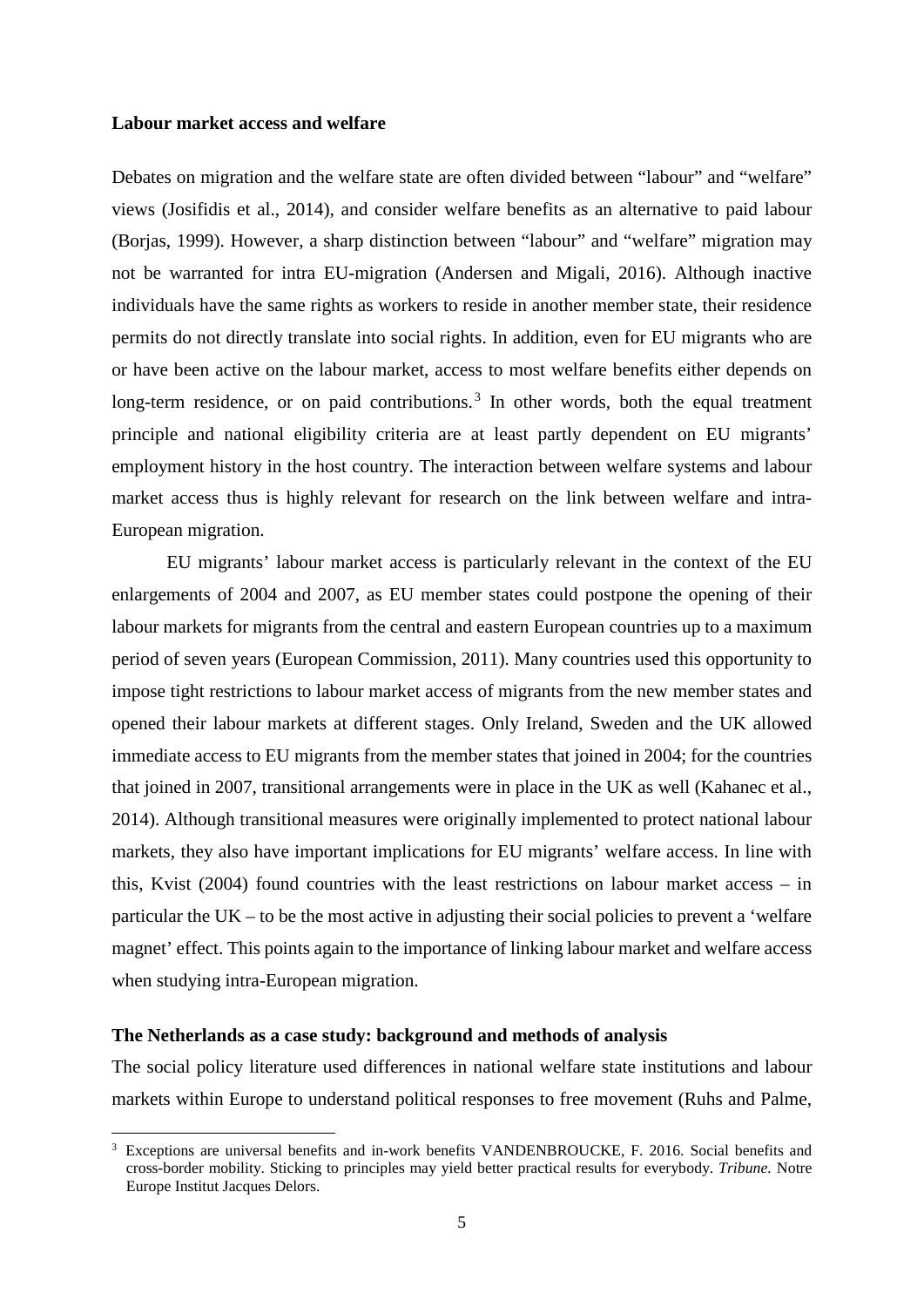[2018\)](#page-21-1). However, a call for more restrictive measures may be based on actual or perceived welfare access of EU citizens [\(Roos, 2016\)](#page-20-11). In this paper we aim to understand the consequences of the abolishment of border restrictions for national welfare systems. To do so we innovatively connect the national eligibility criteria regulating welfare access of one welfare state, the Netherlands, to empirical data on migration from new accession countries Poland and Bulgaria. We are particularly interested to see whether claims can be substantiated that the pressure on more generous welfare systems increased with the EU enlargements of 2004 and 2007 using the Netherlands as a case study.

*EU migration after the EU enlargements*

The EU enlargements of 2004 and 2007 have led to significant – and relatively new – east-west migration within Europe [\(Snel et al., 2015,](#page-21-4) [Favell, 2008\)](#page-19-15). Compared to other European countries, the Netherlands has received quite large numbers of labour migrants from eastern Europe after the enlargements [\(Snel et al., 2015\)](#page-21-4). Although Polish and Bulgarian migrants already came to the Netherlands before joining the EU, their numbers significantly increased after accession. Especially Polish migration became numerically much more important; this group de facto became the largest immigrant group arriving in the Netherlands in the past decade (for an extensive statistical portrait of intra-EU migration to and from the Netherlands between 2003-13, see author reference hidden for review). Similar to other European countries [\(see e.g., Favell and Nebe, 2009\)](#page-19-16), also in the Netherlands this resulted in concerns about the potential consequences of these flows including concerns about welfare migration [\(Kremer and](#page-20-14)  [Schrijvers, 2014\)](#page-20-14). As these public debates mainly focused on post-accession migration from the new EU member states, our study includes the two largest groups coming to the Netherlands: those from Poland and Bulgaria.

### *The Dutch welfare context*

The Dutch welfare state offers three main benefits that provide an alternative to income from paid labour: unemployment benefits, social assistance and old-age pensions. First, and similar to corporatist welfare regimes, unemployment benefits in the Netherlands are based on social insurance contributions tied to the employment history of the individual. The level of the unemployment benefit is 75 per cent of the former salary for the first two months, and thereafter 70 per cent [\(Rijksoverheid, 2018b\)](#page-20-15). If an individual has been employed for at least 26 weeks in the last 36 weeks before becoming unemployed, he/she will receive three months of unemployment benefits. Depending on the number of years an individual has worked, the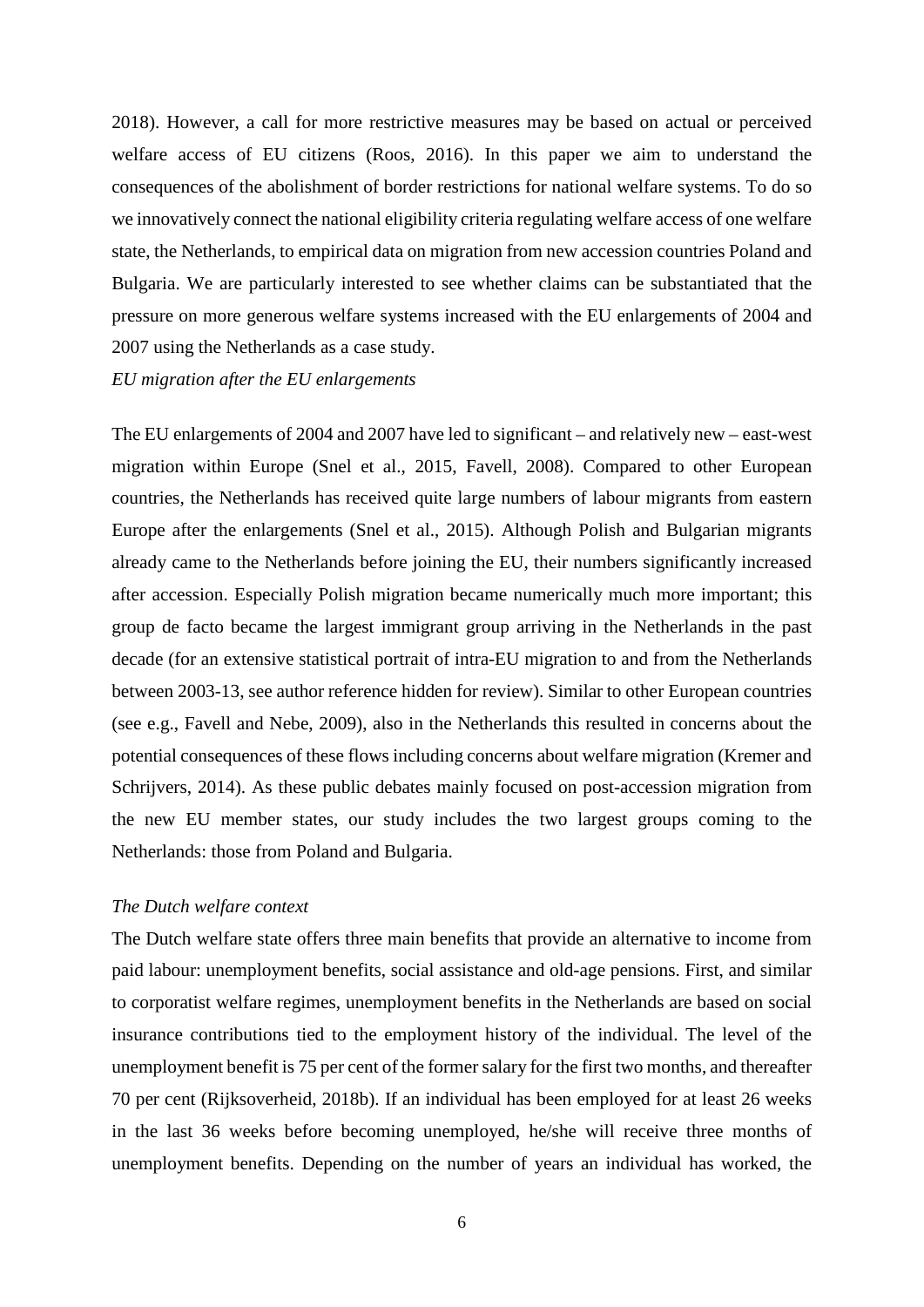duration can be extended to a maximum of 38 months. Neither self-employed nor unemployed individuals pay contributions for unemployment benefits in the Netherlands, and as such they do not build up rights for this type of welfare. Second, social assistance (*Bijstand*) in the Netherlands provides those without sufficient means a minimum income to cover basic needs. The amount of the minimum income a person receives depends on his or her family situation. People living together receive 100 per cent of the net minimum income (together), single persons receive 70 per cent, and single parents receive 70 per cent as well as a child budget [\(Rijksoverheid, 2018a\)](#page-20-16).<sup>4</sup> Finally, the state pension of the Netherlands ( $AOW$ ) is a universal benefit, which can be received by all individuals above retirement age, regardless of their employment history and nationality. For every year that a person lived and/or worked in the Netherlands from the age of 15 onwards he/she is entitled to a two per cent of the public pension allowance [\(Verzekeringsbank, 2018\)](#page-21-5). The legal retirement age used to be 65 (but has been increased stepwise since 2013), meaning that those who lived and/or worked in the Netherlands since the age of 15 have built up their full pension by the time they reach retirement age. Within Europe, Dutch pensions are considered to be fairly generous, and make up a large share of total social expenditure of the government [\(OECD, 2016\)](#page-20-17).

# *Labour market access*

Between 2007 and 2014, Polish and Bulgarian migrants experienced different access to the Dutch labour market due to transitional arrangements adopted by de Dutch government. In the Netherlands, EU migrants from the new member states needed a special work permit to work for an employer over the first years after EU accession. For Polish migrants, the transitional arrangements were in effect the first three years after Poland became EU member in 2004 (i.e., until May 2007). After Bulgaria joined the EU in 2007, Bulgarian migrants had restricted access to the Dutch labour market for seven years (i.e., until January 2014). Because Polish and Bulgarian migrants obtained their status as EU citizens and access to the Dutch labour market at different points in time, these groups are particularly interesting for investigating the impact of the EU enlargements on the Dutch welfare state.

Although Polish and Bulgarian migrants are often documented to be mainly concentrated in more elementary occupations, particularly industry and production, construction and agriculture for Polish migrants, and cleaning and catering for Bulgarian

The Dutch government adjusts the minimum income twice a year for it to match the average contractual wage development in the governmental and market sector. Over the years under study, the gross monthly amounts varied from 1.154,50 euro in 2001 to 1.578,00 euro in 2015 EUROSTAT 2018. Monthly minimum wages - biannual data. Publications Office of the European Union: Eurostat.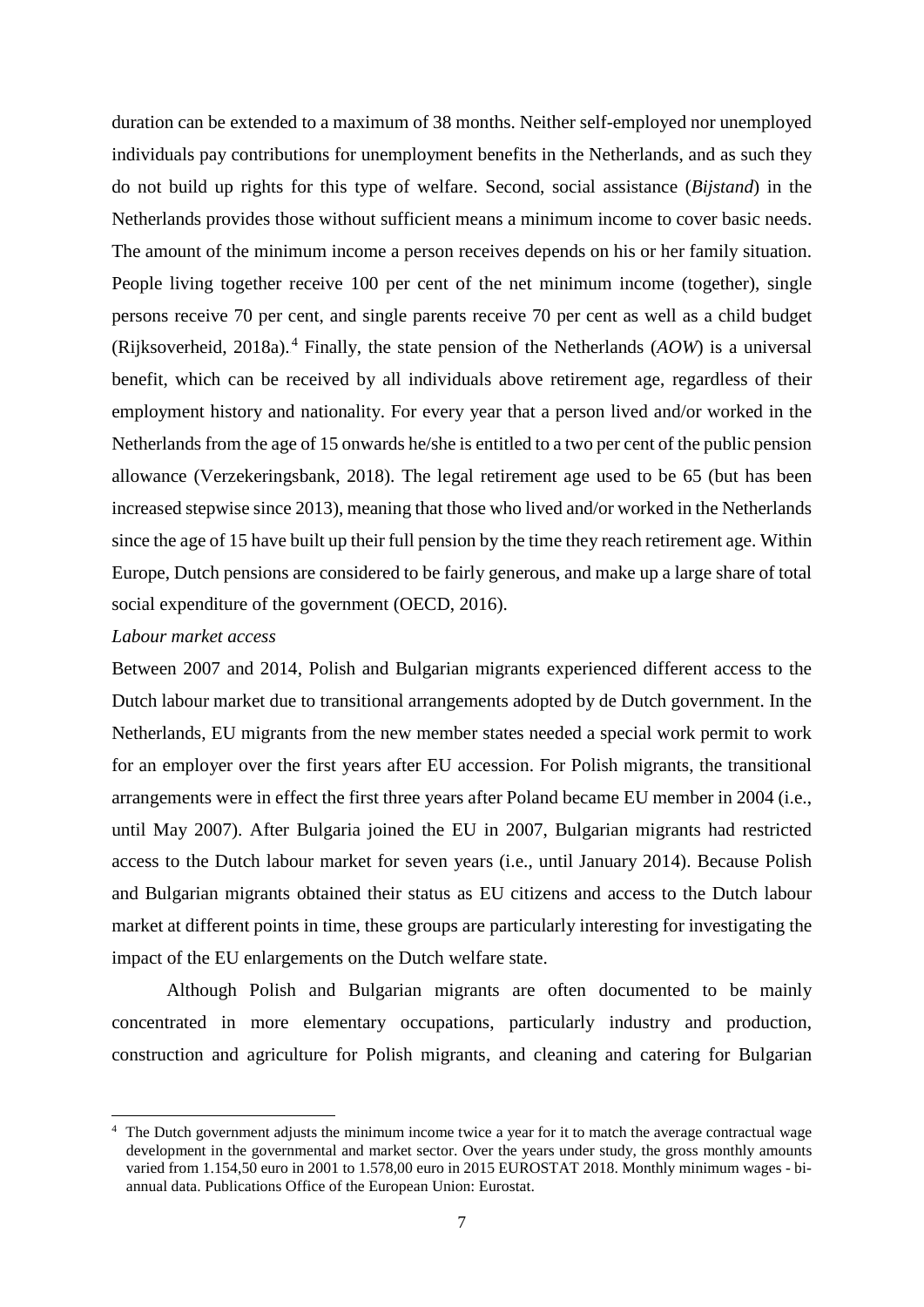migrants [\(Dagevos, 2011,](#page-19-17) [Gijsberts and Lubbers, 2013\)](#page-20-18), more recent studies show more heterogeneity [\(e.g., Van Ostaijen and Scholten, 2018\)](#page-21-6). For example, migrants are both low, medium and highly skilled [\(Engbersen et al., 2013,](#page-19-18) [Van Ostaijen et al., 2017\)](#page-21-7), and particularly recent Polish migrants (arriving between 2013 and 2015) find jobs in the higher segments of the labour market [\(Gijsberts et al., 2018\)](#page-20-19). Considering their access and situation on the Dutch labour market, Polish and Bulgarian migrants often occupy different positions. Whereas Polish migrants mostly work for an employer [\(Gijsberts et al., 2018\)](#page-20-19), Bulgarian migrants are more often self-employed. This is likely the result of the transitional arrangements: self-employed workers do not need a work permit in the Netherlands if they formally register in the Netherlands or their home-country. Gijsberts and colleagues [\(2018\)](#page-20-19) revealed a similar pattern among Polish migrants who came to the Netherlands before the transition period ended for Poland in 2007: around a quarter of these migrants is still self-employed today.

## *Analytical approach*

When studying the link between migration and welfare in the context of the EU enlargement of 2004 and 2007, three aspects could potentially result in an increased pressure on the Dutch welfare state. First, the age at migration of those arriving as welfare use is linked to life course stage. People are generally a net burden on the welfare system when they are in state-financed education, net contributors when they are working, and once again a burden when they are retired or require expensive medical services [\(Dustmann et al., 2010,](#page-19-19) [Legrain, 2008\)](#page-20-20). An increase in the shares of Poles and Bulgarians entering the Netherlands above or below working age after the EU enlargements could therefore increase pressures on the Dutch welfare system. Second, the Dutch welfare system could be burdened if Polish and Bulgarian migrants of working age more often rely on welfare benefits after the EU enlargements. This particularly applies to residence-based social assistance, which can be accessed without prior contributions [\(Roos, 2016,](#page-20-11) [Ruhs, 2015,](#page-21-3) [Martinsen and Pons Rotger, 2017\)](#page-20-21). Third, pressure on the Dutch welfare system could increase if Polish and Bulgarian migrants stay in the Netherlands for longer since the EU enlargements. After all, the welfare rights of EU citizens increase with the time spend in the destination country.

To investigate whether any of these three patterns occurs, we analyzed aggregated population register-based social statistics from Statistics Netherlands. Data are partly derived through the online database Statline [\(Statistics Netherlands, 2017\)](#page-21-8), and partly from the research report 'Migrantenmonitor', which captures migrants' labour market status from 2007 onwards [\(Statistics Netherlands, 2015,](#page-21-9) [Statistics Netherlands, 2013\)](#page-21-10). Statistics Netherlands derived these statistics from the system of social statistical datasets (SSD), a system of interlinked and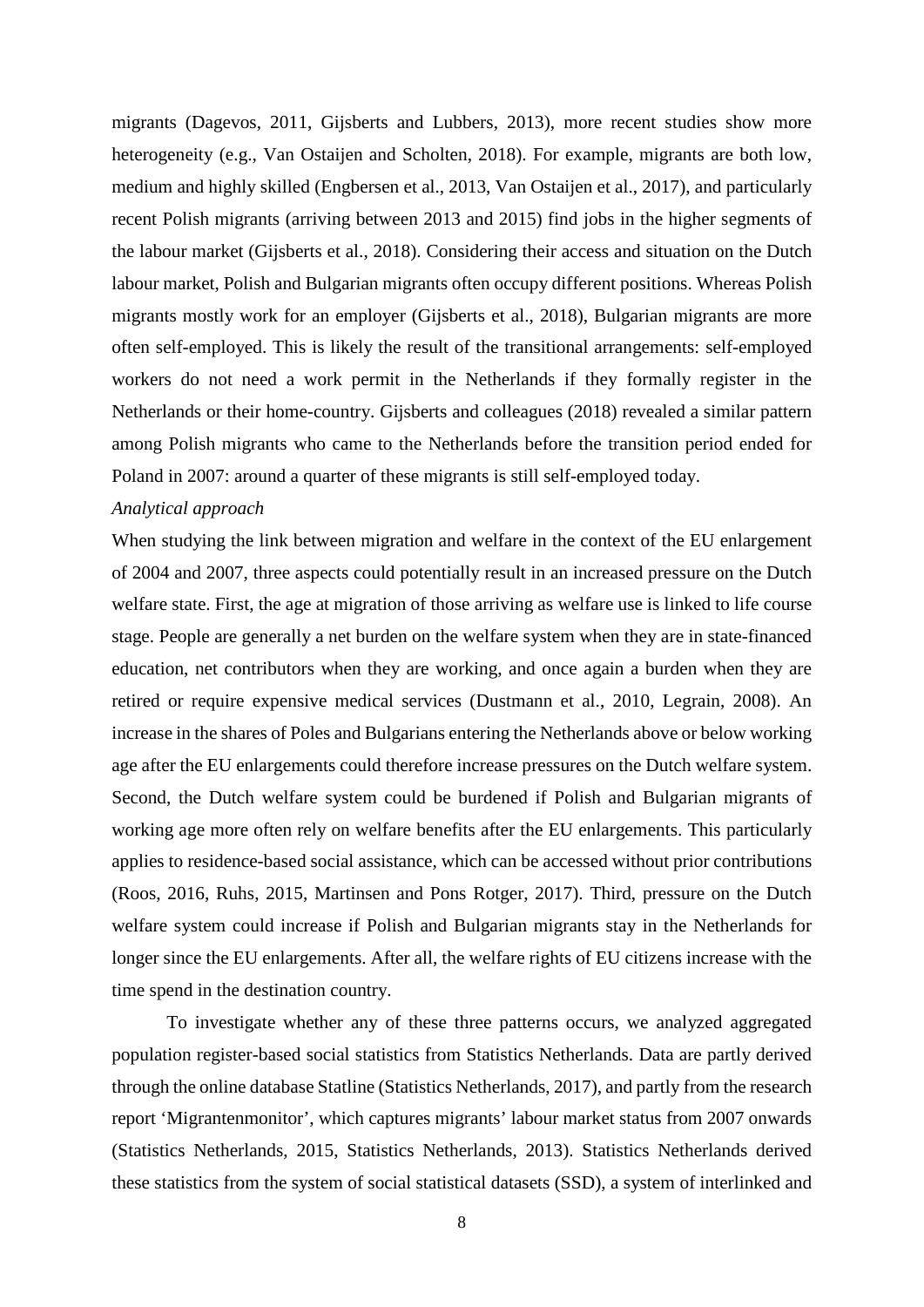standardized registers and surveys. The SSD covers a broad range of demographic and socioeconomic subjects, including age, labour force participation, social security and migration. It is the most important source for official statistics in the Netherlands which includes the full legally residing population of the country [\(Bakker et al., 2014\)](#page-19-20). European citizens are obliged to register in the Netherlands when their expected stay in the Netherlands exceeds a minimum of three months [\(Gijsberts and Lubbers, 2013\)](#page-20-18). National reports revealed that not all Polish and Bulgarian migrants in the Netherlands register [\(e.g., Van der Heijden et al., 2013\)](#page-21-11). However, having a residence registration in the destination country i.e. the Netherlands is crucial to successful settlement and the ability to access social rights [\(Bruzelius, 2018\)](#page-19-3). In other words, migrants need to register in the Netherlands to gain access to Dutch welfare arrangements. The share receiving welfare in the Netherlands within the total migrant populations studied here is therefore likely an overestimation.

# **Results**

# *Size and age composition of migration flows*

Figure 1 describes the migration flows from Poland and Bulgaria to the Netherlands between 1995 and 2016 in absolute numbers. We observe a direct increase in the immigration rates from both countries after the EU enlargements, even though transitional arrangements initially restricted labour market access for Polish and Bulgarian migrants. Whereas 2,234 Polish migrants entered the Netherlands in 2003, this number more than doubled to 5,162 when Poland joined the EU in 2004. Similarly, the number of Bulgarian migrants steeply increased from 473 annual entries in 2006 to 4,840 in 2007, when Bulgaria joined the EU. After the labour market restrictions were abolished for Poland in 2007 and Bulgaria in 2014, we however observed only a very small increase in immigration for both countries. Figure 1 further reveals that most migrants from Poland and Bulgaria arrived in their early working ages: in the year of EU accession, 53 per cent of the Polish migrants were between 25 and 45 years old. For Bulgarian migrants, this was 62 per cent. Whereas old-age pensions typically make up the largest share within welfare expenditure by the government [\(OECD, 2016\)](#page-20-17), these figures indicate that recent Polish and Bulgarian migrants are too young to receive the universal state pension shortly upon arrival. Unemployment benefits and social assistance thus are the most relevant welfare arrangements for these groups. For both countries only a marginal share (not more than two per cent annually) of persons who migrate to the Netherlands at ages are above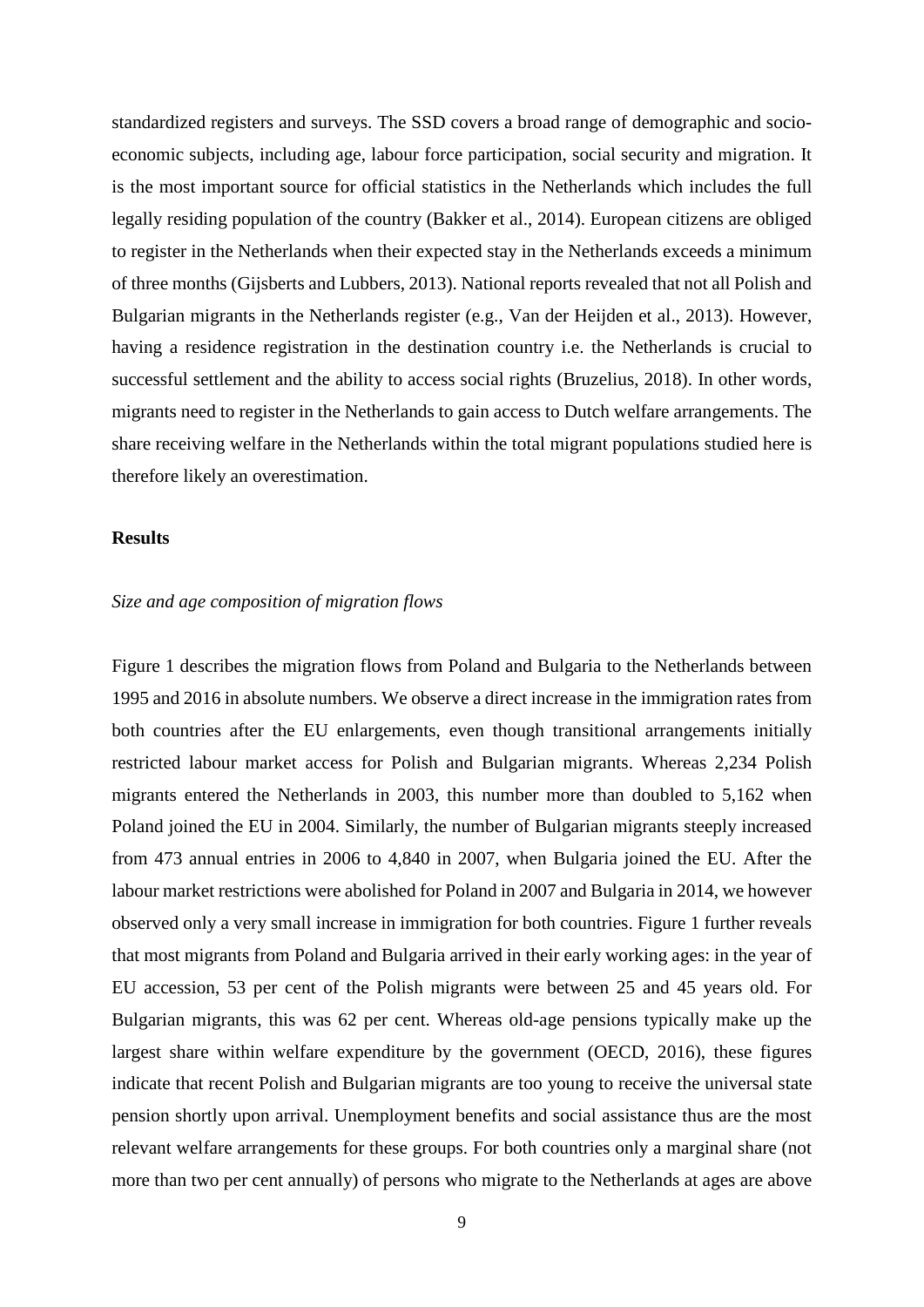the legal pension. Although these older migrants can access the Dutch old-age pension after legally residing in the Netherlands for more than three months, they are unlikely to have built up Dutch pension rights before arrival – as these rights are related to years of residence and/or work in the Netherlands. Therefore, these older migrants are only entitled to a very small portion of the full state pension, and as such are unlikely to put much pressure on the Dutch welfare system.

## FIGURE 1 ABOUT HERE

#### *Labour market status*

Next, we investigate whether Polish and Bulgarian migrants in the working ages increasingly relied on the Dutch welfare system rather than income from paid labour after their origin countries joined the EU in 2004 and 2007 respectively. Figure 2 shows the labour market status of the Polish and Bulgarian working age populations in the Netherlands between 2007 and 2014 as reported by Statistics Netherlands' *Migrantenmonitor* [\(Statistics Netherlands, 2013,](#page-21-10) [Statistics Netherlands, 2015\)](#page-21-9). Over the studied years, most Polish and Bulgarian migrants in the Netherlands were of working age (between 85 and 95 per cent). Polish migrants have had full access to the Dutch labour market since 2007. Within the working age population, by far the majority of Polish migrants worked (around 87 per cent) of whom only a small share (around four per cent) was self-employed. Although a substantial share was unemployed, the share of unemployed Poles receiving welfare benefits remained quite low and ranged from two to four per cent of the Polish migrant working age population. Since 2012, unemployment benefits (*WW*) formed the main type of welfare received by this group, which is related to their former labour market participation and rights that were accumulated.

Patterns are slightly different for the Bulgarian migrant population in the Netherlands. Over the studied period, the share of Bulgarian migrants who worked in the Netherlands ranged from 37 per cent of the working age population in 2007 to 52 per cent in 2014. Furthermore, of those who worked a relatively large share was self-employed, reaching up to 60 per cent in 2012. Transitional arrangements restricting Bulgarian migrants' access to the Dutch labour market during the first seven years after EU accession are likely responsible for these figures. To remain the right to reside in the Netherlands, EU migrants should either work in the country or have sufficient means to provide for themselves or their family members the first years upon arrival. This is reflected in our data where we observe that, despite an increase in the number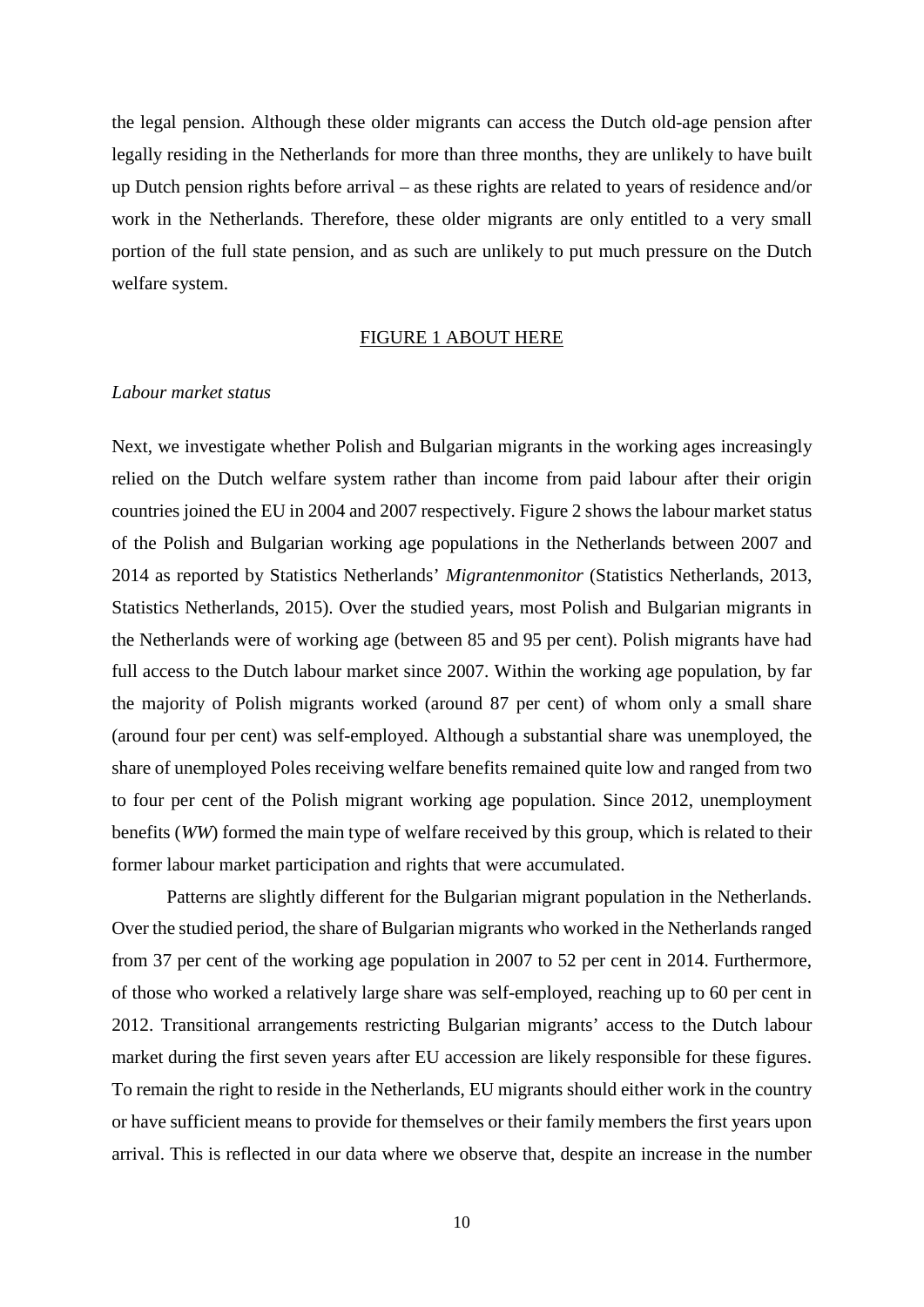of unemployed Bulgarian migrants, the share of unemployed receiving welfare benefits only marginally increased from four to six per cent of the working age population. Social assistance made up the largest share of the received benefits. This too can be explained by the transitional arrangements: due to restrictions to work for an employer, few Bulgarian migrants built up work-related insurance benefits over the transitional phase. With the abolishment of these restrictions at the beginning of 2014, the share of Bulgarian employees sharply increased from 19 percent of the working age population in 2013 to 35 percent in 2014. The number of selfemployed Bulgarians, in contrast, decreased from 24 to 18 per cent. Still, Bulgarian migrants' use of Dutch unemployment benefits can be expected to remain low over the coming years due to the limited employment history of many of them.

Overall, the data presented in Figure 2 show that the welfare uptake of Poles and Bulgarians in the Netherlands remained rather low over the period following the EU enlargements. These findings show that the abolishment of border restrictions not necessarily increases pressure on the welfare system in the host country, likely because of European and national eligibility criteria regulating welfare access. Furthermore, the type of welfare benefits mainly accessed by unemployed individuals appears related to their access to the Dutch labour market. In the context of labour market restrictions, EU migrants are less likely to build up rights to contributory unemployment benefits, which for the Netherlands appeared to result in a higher reliance on non-contributory social assistance benefits.

#### FIGURE 2 ABOUT HERE

#### *Length of stay: return and onward migration within the first five years upon arrival*

Figure 3 displays the share of Polish and Bulgarian migrants who moved to the Netherlands between 2001 and 2014 yet left within the first five years after arrival based on data from Statistics Netherlands. For the years 2011 and onwards, information on return and onward migration rates was included up to the most recent years available. As described above, EU migrants' welfare rights in the Netherlands all are to some extent related to individuals' length of stay. However, our data (figure 3) do not show that Polish and Bulgarian migrants stayed for longer in the Netherlands after the EU enlargements. On average, around one third of the Polish migrants left the Netherlands within the first two years after arrival. When Poland joined the EU in 2004, this proportion dropped, to increase again to previous levels in the years to follow. A different pattern can be observed for Bulgarian migrants. After EU accession in 2007, the proportion of Bulgarian migrants who left the Netherlands within the first two years after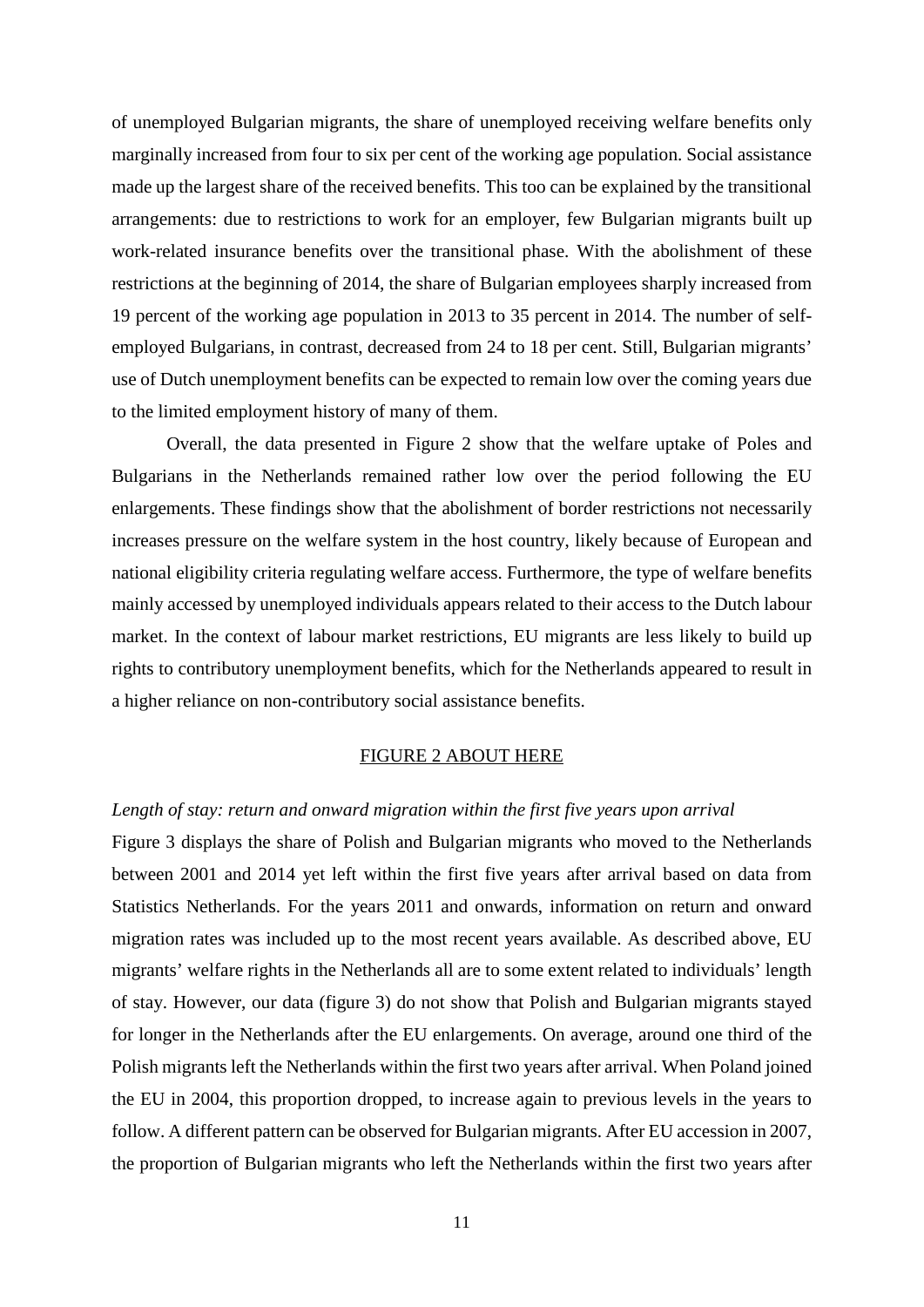arrival initially slightly increased from 24 to 26 per cent. Figure 2 indicates that particularly the share of those who left within the first year went up. In the years to follow, the share of migrants leaving within the first two years kept rising, to reach percentages above 50 per cent from 2011 onwards. In 2014, the share of migrants who left after the first year was much lower compared to previous years, possibly due to the ending of labour market restrictions for Bulgarian migrants. As more recent data are not available yet, it remains to be seen how this development evolves.

## FIGURE 3 ABOUT HERE

# **Discussion**

Over the past decade, public and scientific concerns have been raised about how open borders and extended welfare rights of migrants will place a burden on more generous welfare systems within the enlarged EU (e.g., [Greve, 2014,](#page-20-22) [De Giorgi and Pellizzari, 2009\)](#page-19-0). At the same time, scholars have argued that EU regulations and national administrations still provide member states sufficient scope to let EU citizens first 'earn' their citizenship rights (e.g., [Schmidt et al.,](#page-21-0)  [2018,](#page-21-0) [Kramer et al., 2018,](#page-20-23) [Bruzelius, 2018\)](#page-19-3). Our study contributes to this debate by empirically investigating migration patterns and welfare uptake of migrants from Poland and Bulgaria after joining the EU (in 2004 and 2007 respectively) using the Netherlands as a case study. Innovatively, we studied these two migrant groups within a single welfare system and labour market, yet under different conditions in terms of labour market access.

First, we reasoned that pressures on the welfare system not just depend on the number of immigrants, but also on their life stage. Although the number of immigrants from Poland and Bulgaria sharply increased after these countries joined the EU in 2004 and 2007 respectively, the vast majority was in the early working ages, a life stage in which individuals typically contribute more to the welfare system than they receive in benefits. Second, we expected that the type of benefit mattered, because social assistance – as opposed to unemployment benefits – can be accessed without prior contributions. Our findings illustrate that the type of welfare used by EU migrants from the new member states crucially depends on their access to the labour market in the destination country. Dutch unemployment benefits are contribution-based, and therefore can only be accessed after former employment in the Netherlands. As labour market access was restricted for Bulgarian migrants over the studied period, this likely explains a higher (but still small) usage of social assistance compared to unemployment benefits for this group. However, in the absence of restrictions of labour market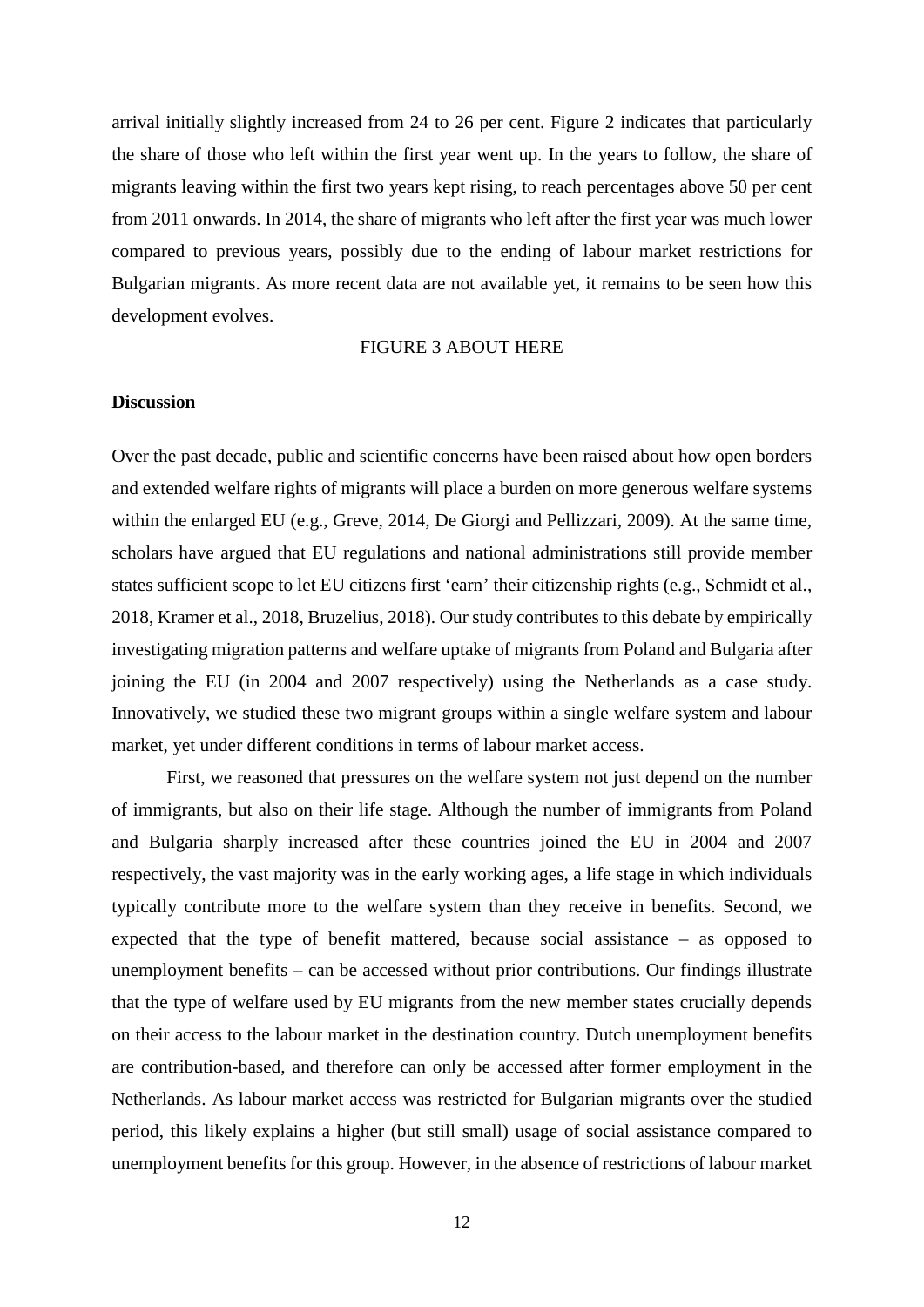access, we found unemployment benefits to become more important than social assistance among unemployed Polish migrants receiving welfare. Finally, as the welfare rights of EU migrants in the host country build up over time, return migration may even be more important than migration per se in determining the consequences for national welfare states. Regardless of the migration reason, public finances may be affected by increased migration if sufficiently high benefit levels prevent return migration in case of unemployment or other social events [\(Andersen and Migali, 2016\)](#page-19-9). We therefore investigated whether Polish and Bulgarian migrants' length of stay in the Netherlands increased after EU-accession. The share of migrants who left the Netherlands within the first years after arrival appeared rather high for both groups. About a fifth of the Polish and a third of Bulgarian immigrants left the Netherlands within a year. After accession to the EU, in 2004 for Poland and 2007 for Bulgaria, return rates even seem to have increased initially to stabilize again. These findings are in line with survey data in the Netherlands indicating that many European migrants do not reside for longer periods but that Bulgarians are even more likely to leave than Poles [\(Gijsberts and Lubbers, 2015\)](#page-20-24). This can partially be explained with the relatively higher levels of intermarriages with Dutch among Polish migrants [\(Kleinepier et al., 2015\)](#page-20-25). Kurekova [\(2013\)](#page-20-26) also suggested that the short-term nature of migration from the new EU member states is potentially related to the restricted welfare rights in the destination country, which makes many of these migrants stay more institutionally connected to the welfare regime in their origin country. In any case, for our study years these findings show the importance of not just immigration but also emigration for the groups and their potential use of welfare arrangements.

Overall, our findings on Polish and Bulgarian migrants to the Netherlands do not support the political and scientific discourse that in absence of border restrictions intra-EU migration increasingly put pressure on generous welfare systems. Empirical evidence from more migrant-centred studies have indicated that many EU migrant citizens are unlikely to claim their social rights due to barriers such as a lack of information about entitlement to rights or language skills [\(Bruzelius et al., 2017,](#page-19-21) [Ehata and Seeleib-Kaiser, 2017\)](#page-19-22). Our study adds to these explanations that recent EU migrants typically not even meet the eligibility criteria of welfare benefits at arrival, and often leave before gaining full access to the welfare system. This is in line with the reasoning that generous welfare systems are largely resilient to increased migration after the EU enlargements due to preconditions that prevent easy access to welfare as well as the life stage and length of stay of these migrant groups (Kramer et al., 2018; Schmidt et al., 2018). Nevertheless, our findings also suggest that restrictions on the labour market prevent migrants from building up contributory unemployment benefits, resulting in a greater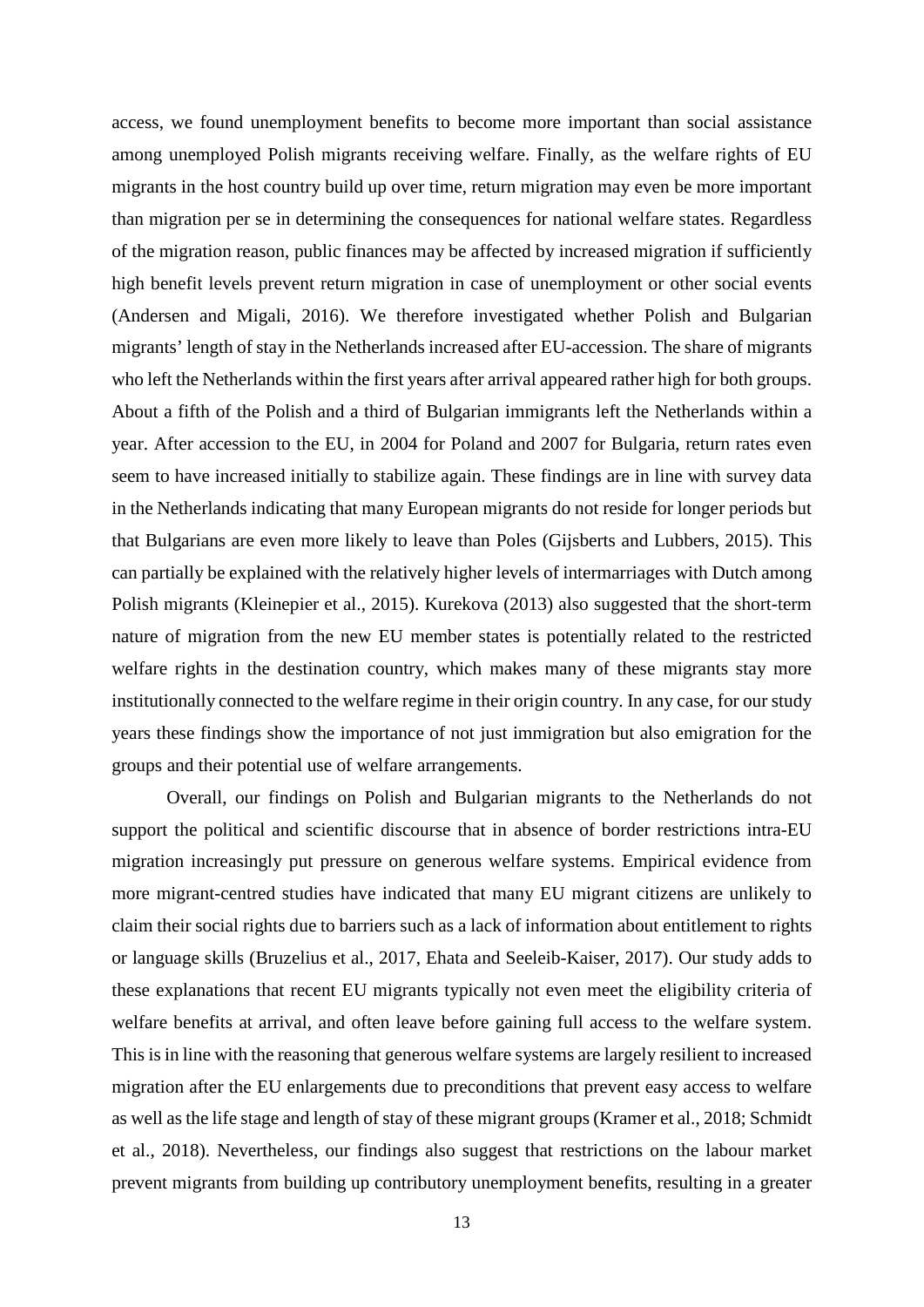reliance on non-contributory social assistance among those who become unemployed and receive a welfare benefit.

Although EU migrants from the new member states are often grouped together in research on the relationship between migration and the welfare system [\(e.g., Martinsen and](#page-20-6)  [Werner, 2018\)](#page-20-6), it is noteworthy that the two groups considered in this study may actually capture very different types of migrants: Polish migrants are by and large in paid employment whereas the majority of Bulgarians are either self-employed or not having any income (from employment and benefits). This suggests that the latter group is much more comprised of those who come to the Netherlands without a stable employment perspective and therefore are also more likely to return when not being able to gain any employment perspectives after one year. The economic situation in Bulgaria (one of the poorest EU member states) may encourage a move abroad that would in all cases be an improvement in life conditions. The labour market restrictions that applied for this group until 2014 kept them out of the formal economy but may have resulted in more informal economic activities (that are obviously not captured in our register data) explaining the large share of migrants among this group who are not in employment but also not receiving benefits. Polish migrants on the other hand seem to arrive in a context where employment is already secured. Thus, migrants may not so much think of welfare in the destination as such but much more compare their situation in the origin country to that elsewhere. Further research would therefore benefit from a comprehensive and comparative analysis of different European countries on how decisions to stay, return or move onwards are shaped via welfare at origin and destination. In addition, qualitative data could shed more light on the ways in which migrants from different origin countries in the EU make their decisions.

In this study, we argued that welfare usage of mobile EU citizens after settlement not necessarily indicates that the welfare system in the destination country motivated their move abroad. At the same time, low welfare usage by EU migrants as found in this study also does not prove that welfare is irrelevant to their migration decisions. First, it is possible that EU migrants *do* consider the welfare system in the destination country, but have limited information on welfare arrangements, or are not aware of the eligibility criteria attached to them. Qualitative studies indeed signal that EU migrants from the new member states are not always fully or adequately informed about their welfare rights in the destination country (e.g., [Alho and Helander, 2016,](#page-19-23) [Ehata and Seeleib-Kaiser, 2017\)](#page-19-22). Similar findings are reported for migrants from outside of the EU (third country nationals) who often also have no or limited knowledge on welfare arrangements an related eligibility criteria [\(Renema et al., 2017\)](#page-20-27).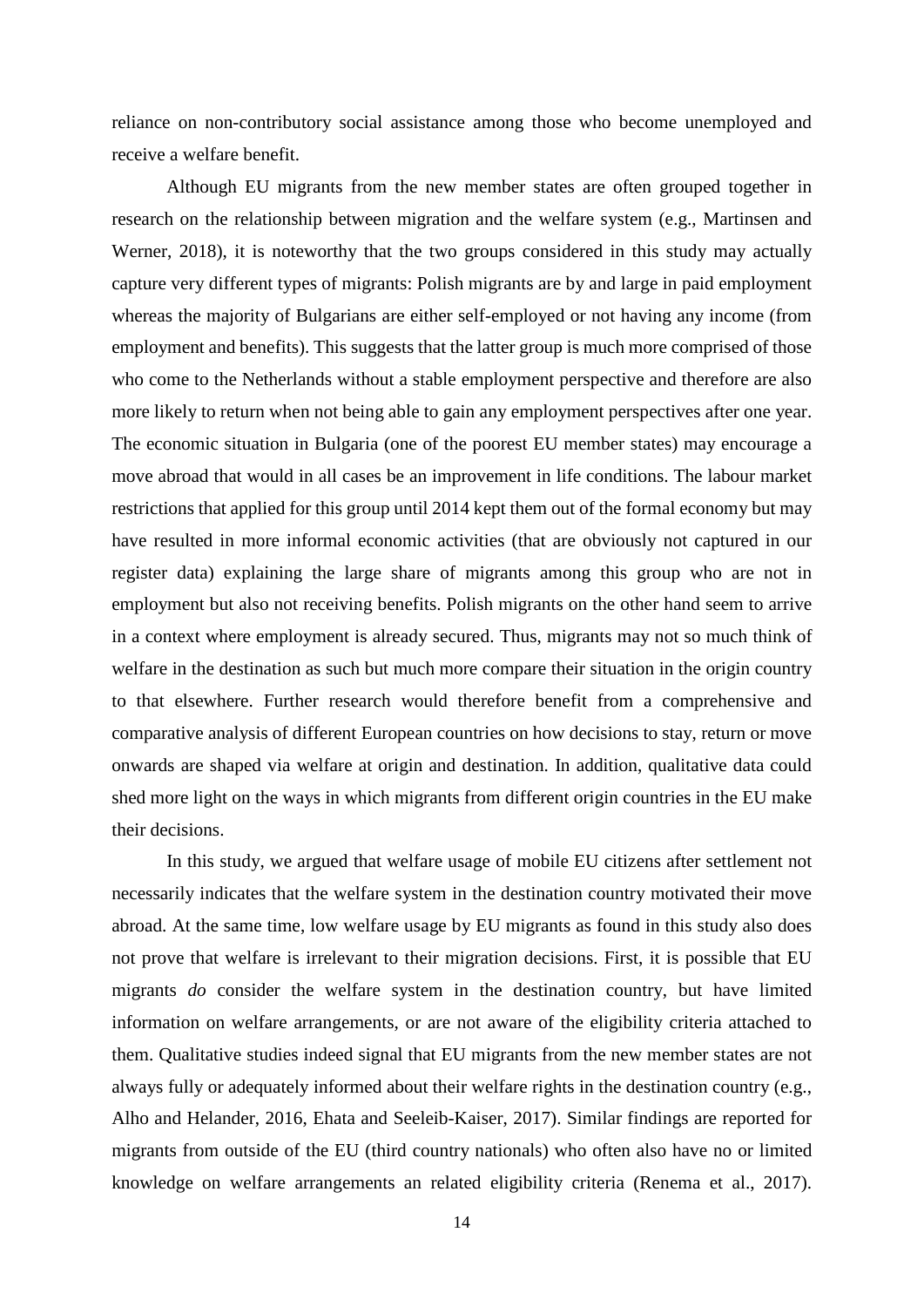Alternatively, welfare arrangements may play a role in migration decisions, but not in the shape of a 'work or welfare' trade-off. After all, returns from the labour market are likely higher than those from welfare benefits for active EU migrants, whereas inactive EU migrants are initially not eligible for welfare in the host country. Rather, welfare benefits could form a supplement to income from paid labour, for instance through family or housing benefits, or may be perceived as a safety net to protect against loss of income. In turn, instead of an independent magnet effect, welfare systems may affect migration decisions together with other factors, such as labour market characteristics. Such alternative mechanism deserves more attention in subsequent studies on the role of welfare systems in migration decisions. Finally, instead of focusing on a 'magnet' effect of generous welfare arrangements in the destination country, Bruzelius and colleagues [\(2017\)](#page-19-21) argue that the welfare system in the origin country may shape the ability to settle in another member state. They suggest that it remains extremely difficult for economically inactive EU migrants to access minimum subsistence benefits during the first five years after moving to another member state. These migrants are therefore initially dependent on the 'export' of benefits from their country of origin.

To conclude, even in the context of free mobility, EU migrants' welfare access in the destination country depends on the one hand on European and national eligibility criteria, and on the other hand on migrants' life course characteristics, length of stay and labour market status. This has important implications for future studies investigating the link between welfare and intra-European migration. First, our study reveals that merely comparing the size of migration flows provides insufficient information to assess the consequences of the right to freedom of movement for national welfare systems. Instead of treating migrants as a collective group, variation within intra-European migration flows in terms of personal characteristics such as life stage, labour market position and length of stay should be acknowledged [\(Schulzek,](#page-21-12)  [2012\)](#page-21-12). On a similar note: also the gendered nature of migration and the role of welfare needs more attention in future studies. Second, our findings demonstrate how the right to reside and access to social rights in another member state is still largely tied to economic status, despite expansions of freedom of movement and social rights on the basis of EU citizenship [\(Bruzelius](#page-19-21)  [et al., 2017\)](#page-19-21). This contradicts the claim that national governments are directly accessible to EU migrants in the context of free mobility within the EU, and implies that figures on EU migrants' welfare usage should not be explained as a proxy of 'welfare migration'. Finally, whereas previous studies often grouped EU migrants together in their analyses, our findings illustrate important variation between migrants from different countries of origin. Thus, future research investigating the link between welfare and intra-European migration should not only consider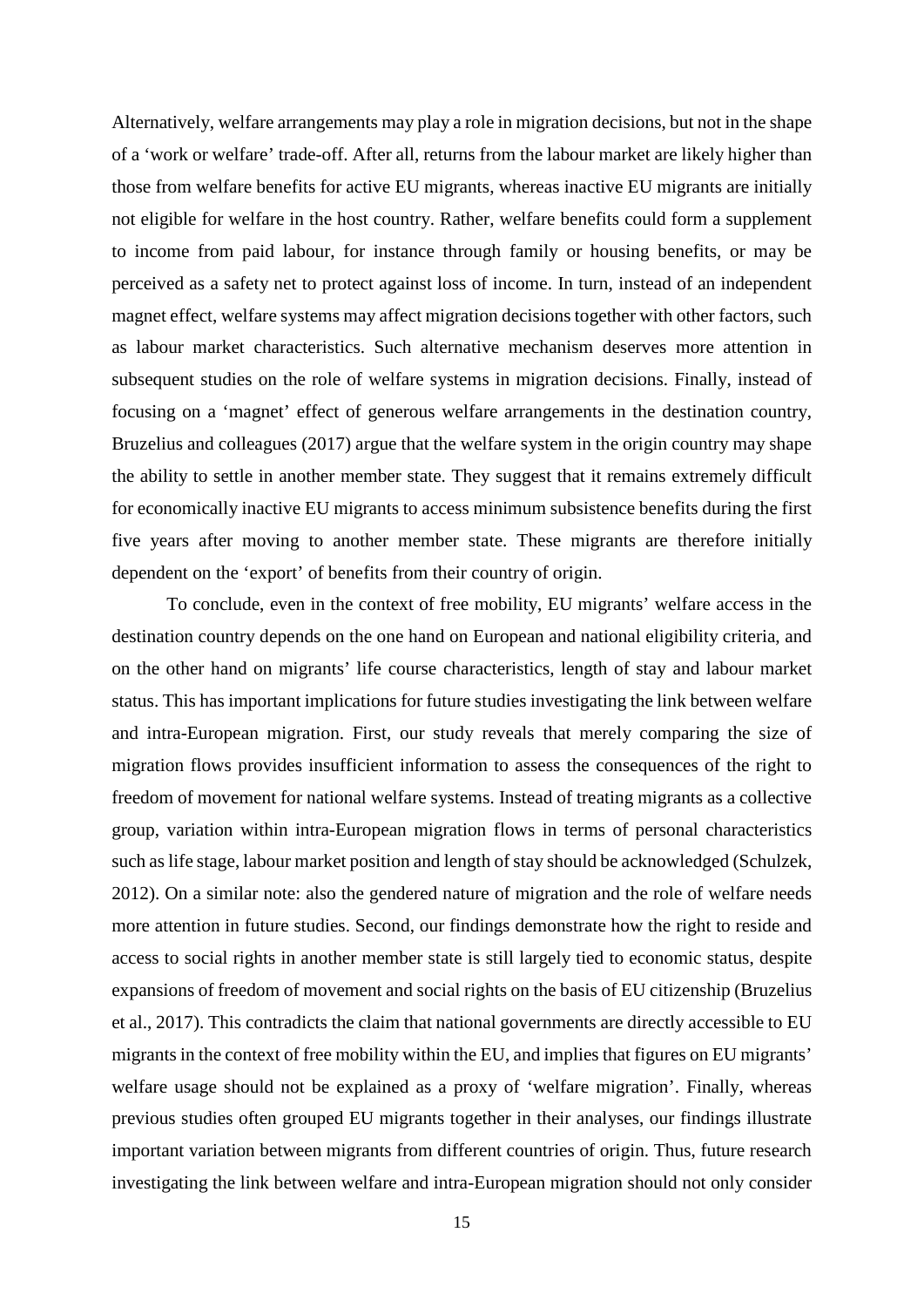whether people move towards countries with a generous welfare system, but also who moves and how the situation at origin, including welfare, shapes their migration decisions.



*Figure 1: Size and age composition of migration flows to the Netherlands 1995-2015, absolute numbers. Source: Authors' Calculations based on Statistics Netherlands' StatLine Database (2017)*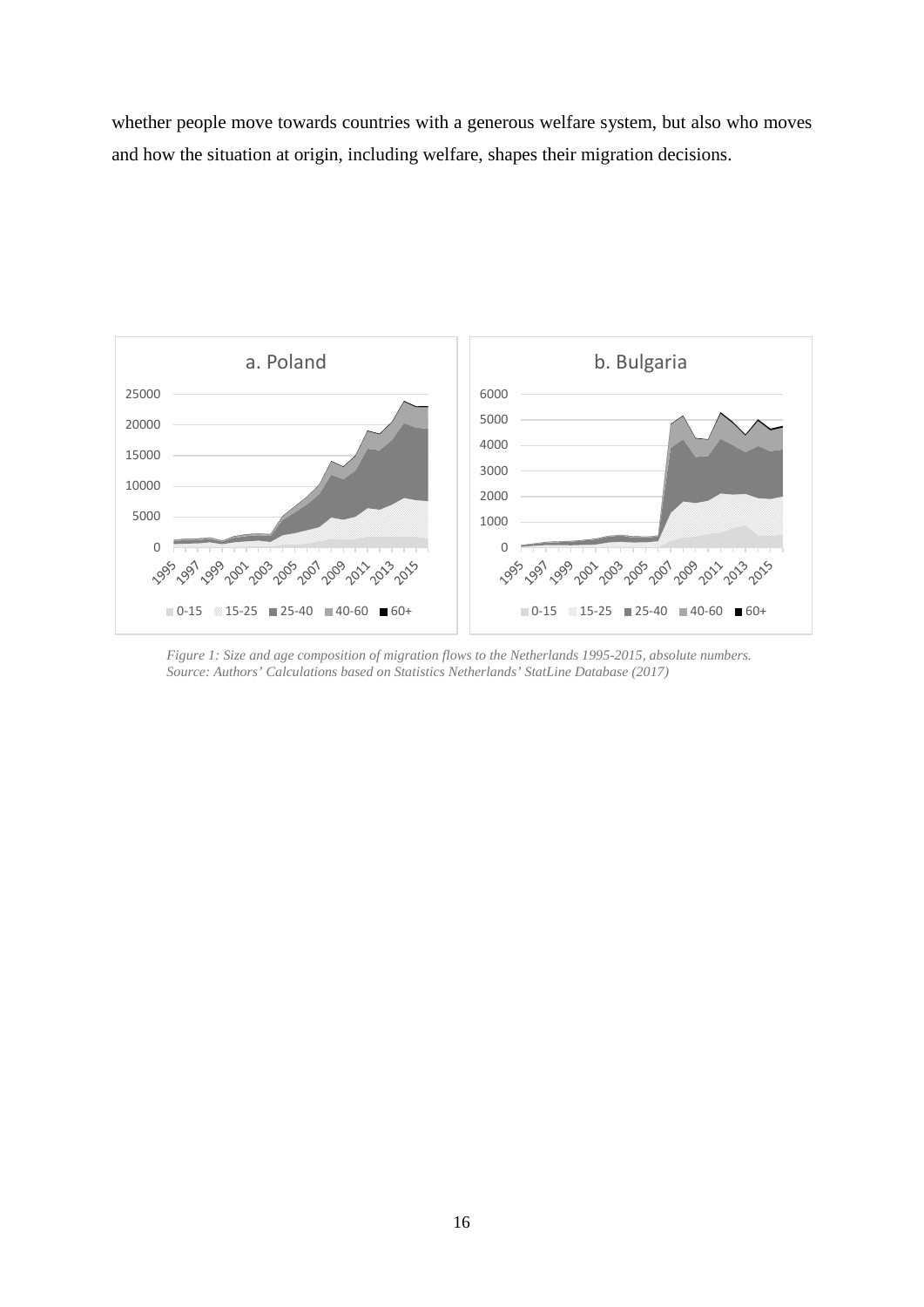

*Figure 2:Labour market status and size of Polish and Bulgarian immigrant groups in the working ages residing in the Netherlands, 2007-14.* 

*Source: Authors' calculations based on Statistics Netherlands' Migrantenmonitor (2013; 2015)*



*Figure 3: Share of migrants leaving the Netherlands within the first five years by year of arrival, 2001-14. Source: Authors' Calculations based on Statistics Netherlands' StatLine Database (2017) Note: For 2011 and onwards, complete data on the first five years after arrival are not available yet*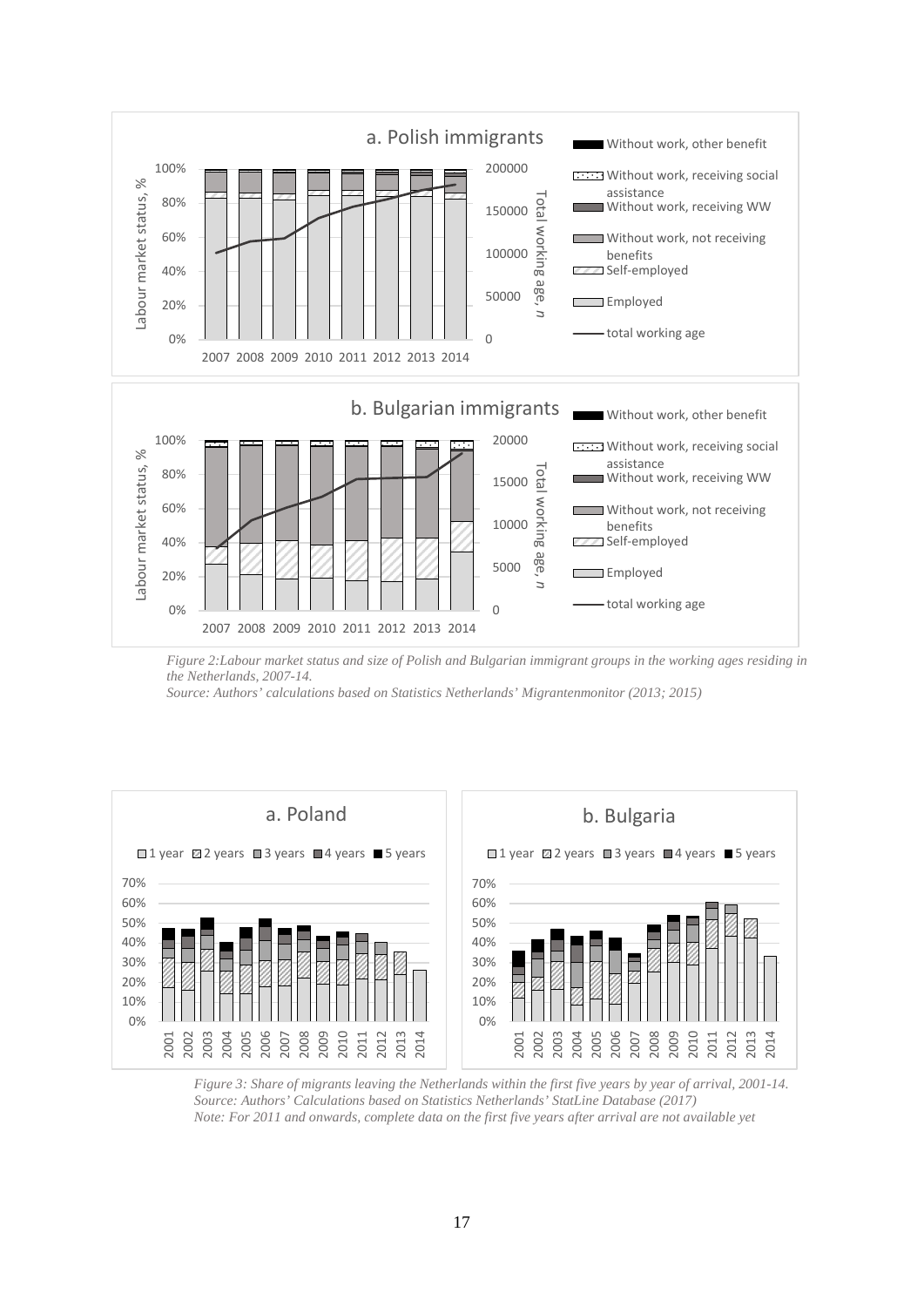#### **References**

- <span id="page-19-23"></span>Alho, R., & Helander, M. (2016). Foreign seasonal farm workers' strategies at the margins of the Finnish welfare state: informal networks and weak ties. *Nordic Journal of Migration Research, 6*(3), 148-157. doi: 10.1515/njmr-2016-0020
- <span id="page-19-9"></span>Andersen, T.M., & Migali, S. (2016). Migrant Workers and the Welfare State *IZA Discussion Papers* (Vol. 9940): Institute for the Study of Labor (IZA).
- <span id="page-19-20"></span>Bakker, B.F.M., Van Rooijen, J., & Van Toor, L. (2014). The system of social statistical datasets of Statistics Netherlands: An integral approach to the production of register-based social statistics. *Statistical Journal of the IAOS, 30*(4), 411-424.
- <span id="page-19-12"></span>Beaudonnet, L. (2015). A threatening horizon: the impact of the welfare state on support for Europe. *Journal of Common Market Studies, 53*(3), 457-475. doi: 10.1111/jcms.12196
- <span id="page-19-2"></span>Blauberger, M., Heindlmaier, A., Kramer, D., Martinsen, D.S., Thierry, J.S., Schenk, A., & Werner, B. (2018). ECJ Judges read the morning papers. Explaining the turnaround of European citizenship jurisprudence. *Journal of European Public Policy, 25*(10), 1422-1441. doi: 10.1080/13501763.2018.1488880
- <span id="page-19-4"></span>Blauberger, M., & Schmidt, S.K. (2014). Welfare migration? Free movement of EU citizens and access to social benefits. *Research & Politics, 1*(3), 205316801456387. doi: 10.1177/2053168014563879
- <span id="page-19-1"></span>Blauberger, M., & Schmidt, S.K. (2017). Free movement, the welfare state, and the European Union's overconstitutionalization: administrating contradictions. *Public Administration, 95*.
- <span id="page-19-13"></span>Borjas, G.J. (1999). Immigration and welfare magnets. *Journal of Labor Economics, 17*(4), 607-637. doi: 10.1086/209933
- <span id="page-19-3"></span>Bruzelius, C. (2018). Freedom of movement, social rights and residence-based conditionality in the European Union. *Journal of European Social Policy*. doi: 10.1177/0958928718756262
- <span id="page-19-8"></span>Bruzelius, C., Chase, E., & Seeleib-Kaiser, M. (2014). Semi-Sovereign Welfare States, Social Rights of EU Migrant Citizens and the Need for Strong State Capacities *Oxford Institute of Social Policy* (Vol. 3). Oxford.
- <span id="page-19-21"></span>Bruzelius, C., Reinprecht, C., & Seeleib-Kaiser, M. (2017). Stratified Social Rights Limiting EU Citizenship. *Jcms-Journal of Common Market Studies, 55*(6), 1239-1253. doi: 10.1111/jcms.12555
- <span id="page-19-17"></span>Dagevos, J. (2011). Poolse migranten. Den Haag: Sociaal en Cultureel Planbureau.
- <span id="page-19-10"></span>De Beer, P.T., Wildeboer Schut, J.M., & Vrooman, J.C. (2001). *On worlds of welfare: Institutions and their effects in eleven welfare states*. Den Haag: Sociaal en Cultureel Planbureau.
- <span id="page-19-0"></span>De Giorgi, G., & Pellizzari, M. (2009). Welfare migration in Europe. *Labour Economics, 16*(4), 353-363. doi: 10.1016/j.labeco.2009.01.005
- <span id="page-19-19"></span>Dustmann, C., Frattini, T., & Halls, C. (2010). Assessing the fiscal costs and benefits of A8 migration to the UK. *Fiscal Studies, 31*(1), 1-41.
- <span id="page-19-22"></span>Ehata, R., & Seeleib-Kaiser, M. (2017). Benefit tourism and EU migrant citizens: Real-world experiences. In Hudson J., Needham C. & H.E. (Eds.), *Social policy review 29: Analysis and debate in social policy* (pp. 181-198). Bristol, UK; Chicago, IL, USA: : Bristol University Press.
- <span id="page-19-18"></span>Engbersen, G., Leerkes, A., Grabowska-Lusinska, I., Snel, E., & Burgers, J. (2013). On the differential attachments of migrants from Central and Eastern Europe: a typology of labour migration. *Journal of Ethnic and Migration Studies, 39*(6), 959-981.
- <span id="page-19-11"></span>Esping-Andersen, G. (1990). *The three worlds of welfare capitalism*. Oxford: Polity Press.
- <span id="page-19-14"></span>European Commission. (2011). *Free movement: workers from eight Member States that joined EU in 2004 finally enjoy full rights*. Brussels.
- Eurostat. (2018). Monthly minimum wages bi-annual data. Retrieved September 2018, from Eurostat https://data.europa.eu
- <span id="page-19-7"></span>Faist, T. (1995). Ethnicization and racialization of welfare-state politics in Germany and the USA. *Ethnic and Racial Studies, 18*(2), 219-250.
- <span id="page-19-15"></span>Favell, A. (2008). The new face of East-West migration in Europe. *Journal of Ethnic and Migration Studies, 34*(5), 701-716. doi: 10.1080/13691830802105947
- <span id="page-19-16"></span>Favell, A., & Nebe, T. (2009). Internal and external movers: East-west migration and the impact of EU enlargement. In A. Favell & E. Recchi (Eds.), *Pioneers of European Identity: Citizenship and Mobility in the EU*: Edward Elgar.
- <span id="page-19-5"></span>Ferrera, M. (2005). *The boundaries of welfare: European integration and the new spatial politics of social protection*. Oxford: Oxford University Press.
- <span id="page-19-6"></span>Freeman, G.P. (1986). Migration and the political economy of the welfare state. *The ANNALS of the American Academy of Political and Social Science, 485*(1), 51-63.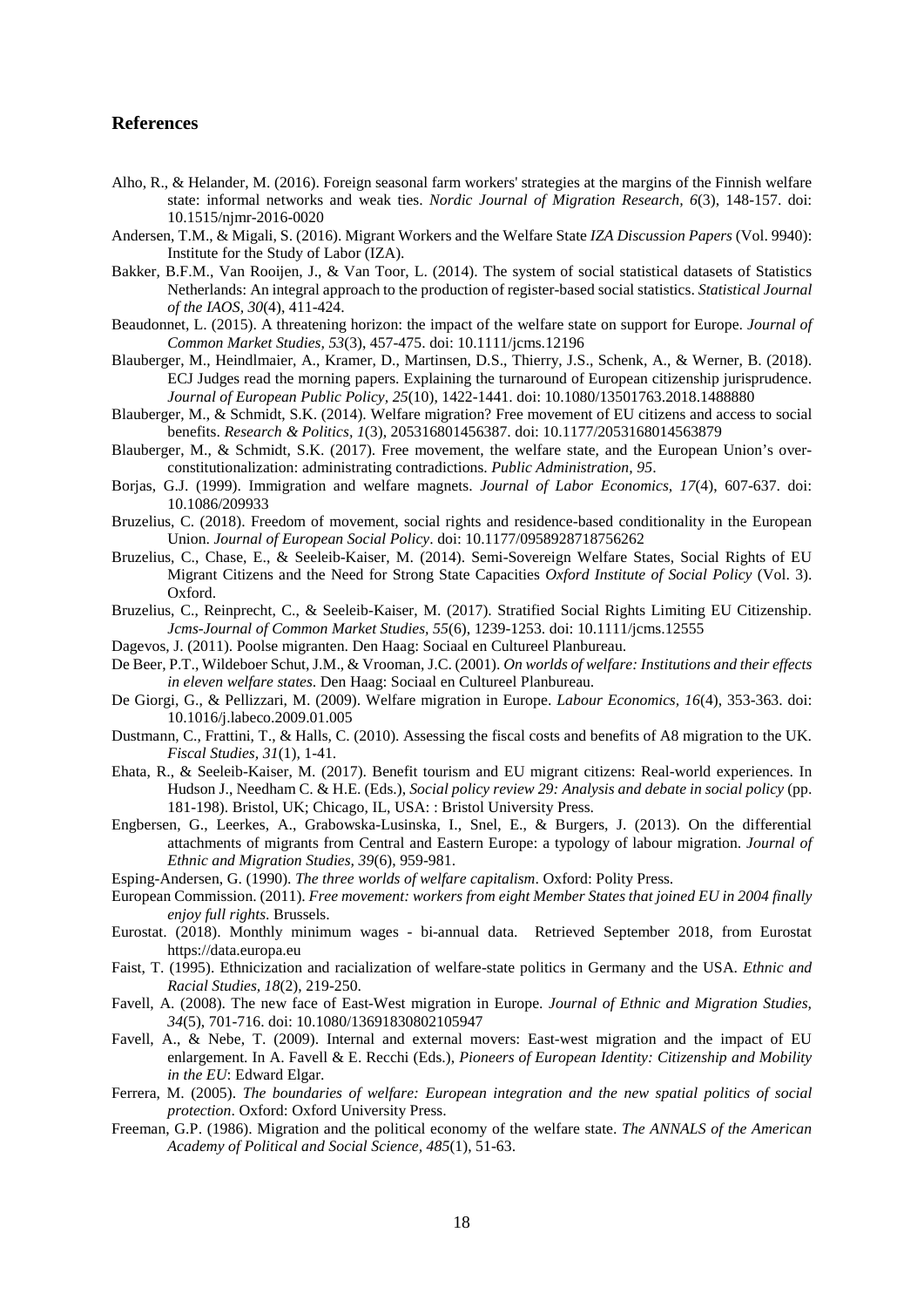- <span id="page-20-5"></span>Geddes, A., & Hadj-Abdou, L. (2016). An unstable equilibrium: freedom of movement and the welfare state in the European Union. In G. Freeman & N. Mirilovic (Eds.), *Handbook on Migration and Social Policy* (pp. 222-238). Cheltenham: Edward Elgar Publishers.
- <span id="page-20-19"></span>Gijsberts, M., Andriessen, I., Nicolaas, H., & Huijnk, W. (2018). Bouwend aan een toekomst in Nederland. De leefsituatie van Poolse migranten die zich na 2004 hebben ingeschreven. Den Haag: Sociaal en Cultureel Planbureau.
- <span id="page-20-18"></span>Gijsberts, M., & Lubbers, M. (2013). Nieuw in Nederland. Het level van recent gemigreerde Bulgaren en Polen. Den Haag: Sociaal en Cultureel Planbureau.
- <span id="page-20-24"></span>Gijsberts, M., & Lubbers, M. (2015). Langer in Nederland. Ontwikkelingen in de leefsituatie van migranten uit Polen en Bulgarije in de eerste jaren na migratie (Vol. 8). Den Haag: Sociaal en Cultureel Planbureau.
- <span id="page-20-22"></span>Greve, B. (2014). Free movement as a threat for universal welfare states? *European Review, 22*(3), 388-402. doi: 10.1017/s1062798714000234
- <span id="page-20-3"></span>Heindlmaier, A., & Blauberger, M. (2017). Enter at your own risk: free movement of EU citizens in practice. *West European Politics, 40*(6), 1198-1217. doi: 10.1080/01402382.2017.1294383
- <span id="page-20-12"></span>Josifidis, K., Supic, N., Pucar, E.B., & Srdic, S. (2014). Labour migration flows: EU8+2 vs EU-15. *Journal of Business Economics and Management, 15*(1), 41-55. doi: 10.3846/16111699.2013.841283
- <span id="page-20-1"></span>Kahanec, M., & Pytlikova, M. (2017). The economic impact of east-west migration on the European Union. *Empirica, 44*(3), 407-434. doi: 10.1007/s10663-017-9370-x
- <span id="page-20-13"></span>Kahanec, M., Pytlikova, M., & Zimmermann, K.F. (2014). Free movement of workers in an enlarged European Union: institutional underpinnings of economic adjustment In M. Kahanec & K. F. Zimmermann (Eds.), *Migration and the Great Recession: Adjustments in the Labour Market of an Enlarged European Community* Springer.
- <span id="page-20-25"></span>Kleinepier, T., De Valk, H.A.G., & Van Gaalen, R.I.A. (2015). Life paths of migrants: a sequence analysis of Polish migrants' family life trajectories. *European Journal of Population, 31*(2), 155-179.
- <span id="page-20-23"></span>Kramer, D., Thierry, J.S., & van Hooren, F. (2018). Responding to free movement: quarantining mobile union citizens in European welfare states. *Journal of European Public Policy, 25*(10), 1501-1521. doi: 10.1080/13501763.2018.1488882
- <span id="page-20-14"></span>Kremer, M., & Schrijvers, E. (2014). Making Romanian and Bulgarian Migration work in the Netherlands *WRR-Policy Brief no 1*. Den Haag: WRR.
- <span id="page-20-26"></span>Kurekova, L. (2013). Welfare systems as emigration factor: evidence from the new accession states. *Journal of Common Market Studies, 51*(4), 721-739. doi: 10.1111/jcms.12020
- <span id="page-20-0"></span>Kvist, J. (2004). Does EU enlargement start a race to the bottom? Strategic interaction among EU member states in social policy. *Journal of European Social Policy, 14*(3), 301-318. doi: 10.1177/0958928704044625
- <span id="page-20-9"></span>Lafleur, J.M., & Mescoli, E. (2018). Creating undocumented EU migrants through welfare: a conceptualization of undeserving and precarious citizenship. *Sociology-the Journal of the British Sociological Association, 52*(3), 480-496. doi: 10.1177/0038038518764615
- <span id="page-20-2"></span>Lafleur, J.M., & Stanek, M. (2017). Restrictions on access to social protection by new southern European migrants in Belgium. In J.M. Lafleur & M. Stanek (Eds.), *South-North Migration of EU Citizens in Times of Crisis* (Vol. IMISCOE Research Series, pp. 99-121). Dordrecht, the Netherlands: Springer.
- <span id="page-20-20"></span>Legrain, P. (2008). Is free migration compatible with a European-style welfare state? : The Globalisation Council.
- <span id="page-20-8"></span>Mantu, S.A., & Minderhoud, P.E. (2016). Exploring the limits of social solidarity. Welfare tourism and EU citizenship. *Unio. EU Law Journal, 2*(2), 4-19.
- <span id="page-20-10"></span>Martinsen, D.S. (2005). The Europeanization of welfare - the domestic impact of intra-European social security. *Journal of Common Market Studies, 43*(5), 1027-1054. doi: 10.1111/j.1468-5965.2005.00607.x
- <span id="page-20-21"></span>Martinsen, D.S., & Pons Rotger, G. (2017). The fiscal impact of EU immigration on the tax-financed welfare state: Testing the 'welfare burden' thesis. *European Union Politics, 18*(4), 620-639.
- <span id="page-20-4"></span>Martinsen, D.S., & Vollaard, H. (2014). Implementing Social Europe in Times of Crises: Re-established Boundaries of Welfare? *West European Politics, 37*(4), 677-692. doi: 10.1080/01402382.2014.919773
- <span id="page-20-6"></span>Martinsen, D.S., & Werner, B. (2018). No welfare magnets - free movement and cross-border welfare in Germany and Denmark compared. *Journal of European Public Policy*, 1-19.
- <span id="page-20-7"></span>Nannestad, P. (2007). Immigration and welfare states: a survey of 15 years of research. *European Journal of Political Economy, 23*(2), 512-532. doi: 10.1016/j.ejpoleco.2006.08.007

<span id="page-20-17"></span>OECD. (2016). OECD Social Expenditure Database (SOCX). from OECD [http://stats.oecd.org](http://stats.oecd.org/)

<span id="page-20-27"></span>Renema, J., Meuleman, R., & Lubbers, M. (2017, 8 June 2017). *Immigrants' knowledge about their group's access: a study among 10 immigrant groups in the Netherlands.* Paper presented at the Dag van de Sociologie,, Brussels

<span id="page-20-15"></span><span id="page-20-11"></span>Rijksoverheid. (2018b). WW-uitkering. from https:/[/www.rijksoverheid.nl/onderwerpen/ww-uitkering](http://www.rijksoverheid.nl/onderwerpen/ww-uitkering)

<span id="page-20-16"></span>Rijksoverheid. (2018a). Bijstand. from https:/[/www.rijksoverheid.nl/onderwerpen/bijstand](http://www.rijksoverheid.nl/onderwerpen/bijstand)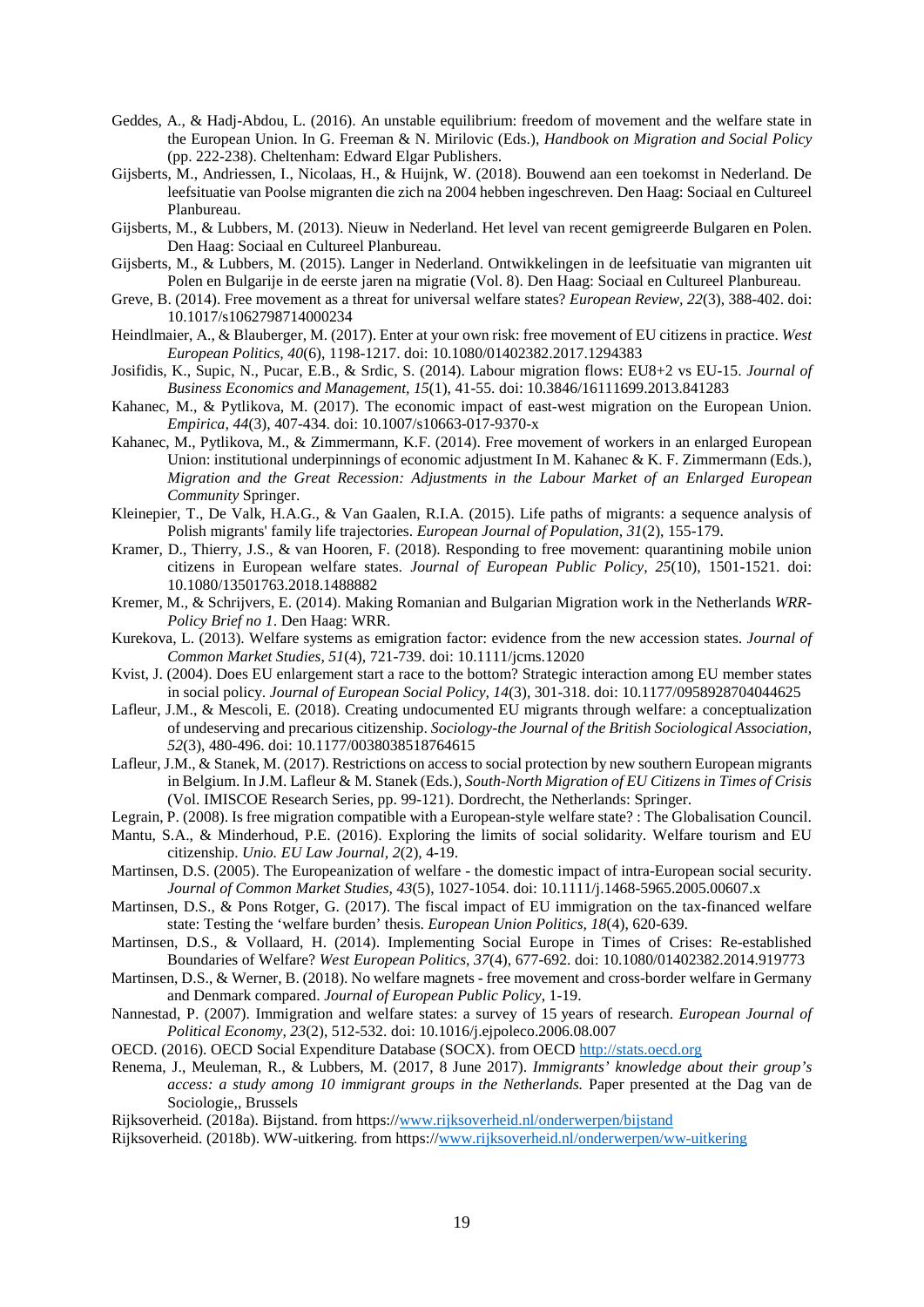- Roos, C. (2016). Freedom of movement in the EU and welfare state closure: welfare regime type, benefit restrictions and their implications for social mobility. In M. Wulfgramm, T. Bieber & S. Leibfried (Eds.), *Welfare State Transformations and Inequality in OECD Countries. Transformations of the State*. London: Palgrave Macmillan
- <span id="page-21-2"></span>Ruhs, M. (2013). *The price of rights: regulating international labor migration*. Princeton, NJ: Princeton University Press.
- <span id="page-21-3"></span>Ruhs, M. (2015). *Is unrestricted immigration compatible with inclusive welfare states? The (un)sustainability of EU exceptionalism*. COMPAS. University of Oxford.
- <span id="page-21-1"></span>Ruhs, M., & Palme, J. (2018). Institutional contexts of political conflicts around free movement in the European Union: a theoretical analysis. *Journal of European Public Policy, 25*(10), 1481-1500.
- <span id="page-21-0"></span>Schmidt, S.K., Blauberger, M., & Martinsen, D.S. (2018). Free movement and equal treatment in an unequal union. *Journal of European Public Policy, 25*(10), 1391-1402. doi: 10.1080/13501763.2018.1488887
- <span id="page-21-12"></span>Schulzek, N. (2012). The impact of welfare systems on immigration: an analysis of welfare magnets as a pullfactor for asylum seekers and labour migrants. London: LSE Migration Studies Unit.
- <span id="page-21-4"></span>Snel, E., Faber, M., & Engbersen, G. (2015). Civic stratification and social positioning: CEE labour migrants without a work permit. *Population, Space and Place, 21*(6), 518-534. doi: 10.1002/psp.1846
- <span id="page-21-10"></span>Statistics Netherlands. (2013). Migrantenmonitor 2007-2012 Retrieved January 2018 https:/[/www.cbs.nl/nl](http://www.cbs.nl/nl-nl/maatwerk/2013/10/migrantenmonitor-fase-2)[nl/maatwerk/2013/10/migrantenmonitor-fase-2](http://www.cbs.nl/nl-nl/maatwerk/2013/10/migrantenmonitor-fase-2)
- <span id="page-21-9"></span>Statistics Netherlands. (2015). Migrantenmonitor 2013-2014. Retrieved January 2018 https:/[/www.cbs.nl/nl](http://www.cbs.nl/nl-nl/maatwerk/2015/51/migrantenmonitor-2013-2014)[nl/maatwerk/2015/51/migrantenmonitor-2013-2014](http://www.cbs.nl/nl-nl/maatwerk/2015/51/migrantenmonitor-2013-2014)

<span id="page-21-8"></span>Statistics Netherlands. (2017). StatLine database. Retrieved January 2018<http://statline.cbs.nl/statweb/>

- <span id="page-21-11"></span>Van der Heijden, P.G.M., Cruyff, M., & van Gils, G. (2013). Aantallen geregistreerde en niet-geregistreerde burgers uit MOE-landen die in Nederland verblijven. Rapportage schattingen 2009 en 2010. Utrecht: Universiteit Utrecht.
- <span id="page-21-7"></span>Van Ostaijen, M., Reeger, U., & Zelano, K. (2017). The commodification of mobile workers in Europe - a comparative perspective on capital and labour in Austria, the Netherlands and Sweden. *Comparative Migration Studies, 5*(1). doi: 10.1186/s40878-017-0048-0
- <span id="page-21-6"></span>Van Ostaijen, M., & Scholten, P. (2018). Between mobility and migration: the consequences and governance of intra-European movement. In P. Scholten & M. Van Ostaijen (Eds.), *Between Mobility and Migration*. Cham: Springer.
- Vandenbroucke, F. (2016). Social benefits and cross-border mobility. Sticking to principles may yield better practical results for everybody *Tribune*: Notre Europe Institut Jacques Delors.

<span id="page-21-5"></span>Verzekeringsbank, S. (2018). https:/[/www.svb.nl/int/nl/aow.](http://www.svb.nl/int/nl/aow)